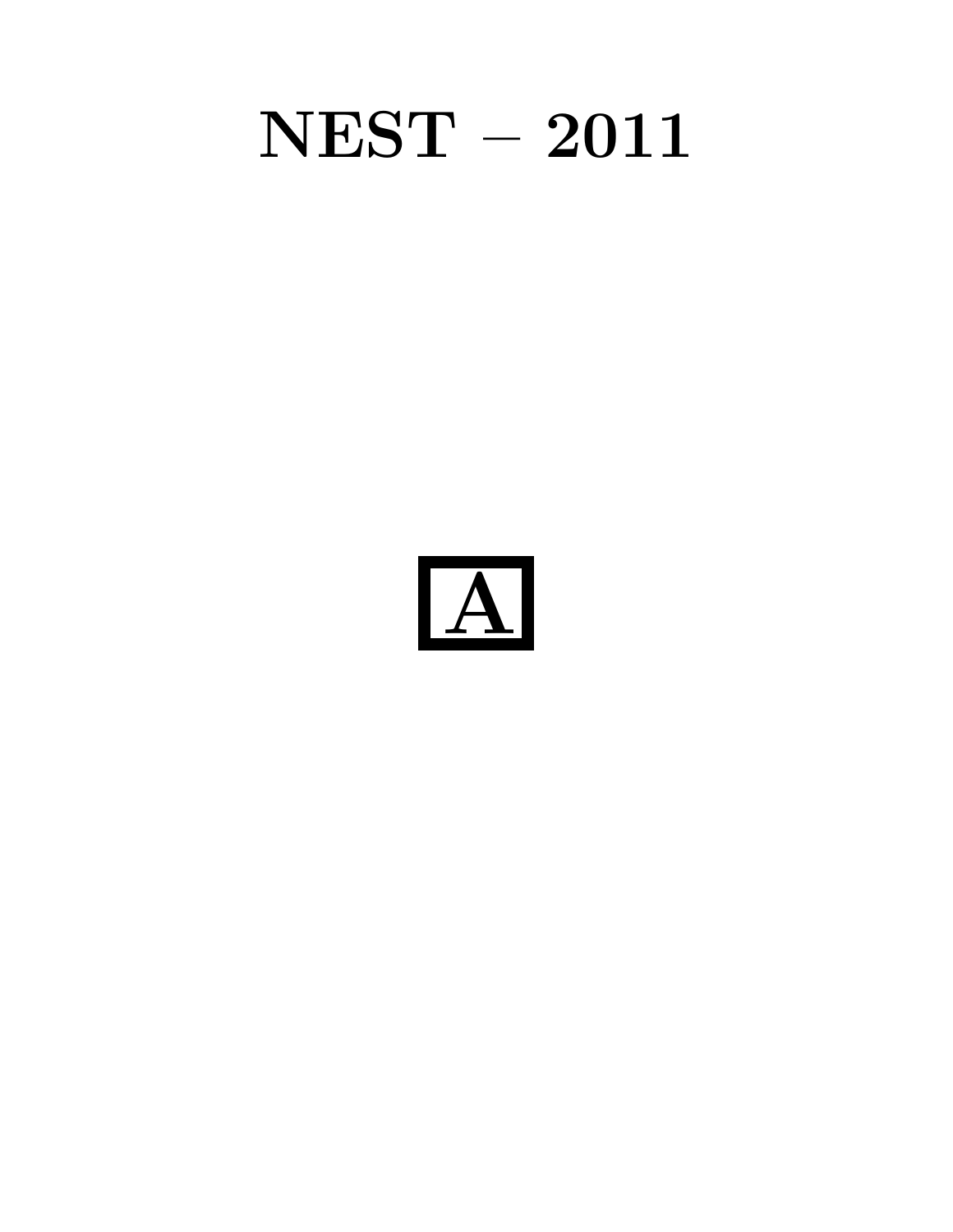# NATIONAL ENTRANCE SCREENING TEST (NEST – 2011)

# Total Marks: 200 Time: 3 hours

| <b>General instructions</b> |                                                                                                                                                                                                                                                                                                                                |  |  |  |
|-----------------------------|--------------------------------------------------------------------------------------------------------------------------------------------------------------------------------------------------------------------------------------------------------------------------------------------------------------------------------|--|--|--|
|                             | 1. This question booklet contains 5 sections, with mark distribution as follows.<br>Section 1<br>General<br>50 marks<br>Compulsory<br>Section 2<br>50 marks<br><b>Biology</b><br>Chemistry<br>Section 3<br>50 marks<br>Choose any three sections<br>Section 4<br>Mathematics<br>50 marks<br>Section 5<br>Physics<br>$50$ marks |  |  |  |
|                             | Total = $50 + 3 \times 50 = 200$ marks                                                                                                                                                                                                                                                                                         |  |  |  |
|                             | 2. Section 1 is a General section and is compulsory.                                                                                                                                                                                                                                                                           |  |  |  |
|                             | 3. Sections 2 to 5 are subject sections (Biology, Chemistry, Mathematics and Physics).<br>Choose any three. That is, omit any one of the four subject sections.                                                                                                                                                                |  |  |  |
|                             | 4. Carefully read and follow the instructions given in each section.                                                                                                                                                                                                                                                           |  |  |  |
|                             | 5. Answers to the questions are to be marked in the Answer Sheet provided.                                                                                                                                                                                                                                                     |  |  |  |
|                             | 6. Ensure that you have received Answer Sheet A.                                                                                                                                                                                                                                                                               |  |  |  |
|                             | 7. Rough work should be done on the space provided at the end of the question paper. If necessary<br>extra sheets will be provided.                                                                                                                                                                                            |  |  |  |
|                             | 8. Return the Answer Sheet to the invigilator at the end of the examination.                                                                                                                                                                                                                                                   |  |  |  |
|                             | 9. Calculators, log tables, cell phones, etc. are not permitted in the examination hall.                                                                                                                                                                                                                                       |  |  |  |
|                             | <b>Instructions for writing on Answer Sheet</b>                                                                                                                                                                                                                                                                                |  |  |  |
|                             | 1. Read and follow the instructions given on the Answer Sheet.                                                                                                                                                                                                                                                                 |  |  |  |
|                             | 2. Write your name, roll number and other required information with ball point pen in the appro-<br>priate boxes provided. Sign your name with ball point pen in the box provided.                                                                                                                                             |  |  |  |
|                             | 3. Your roll number (given on the admit card) must be entered correctly. If entered<br>wrongly or not entered, the Answer Sheet WILL not be graded.                                                                                                                                                                            |  |  |  |
|                             | 4. In the remaining part of Answer Sheet use HB pencil only as instructed. Make sure that<br>the bubbles are filled properly (as shown in Answer Sheet).                                                                                                                                                                       |  |  |  |
|                             | 5. Each question has four options. Fill the appropriate bubble(s). Some questions (as specified in<br>the question paper) have more than one correct option.                                                                                                                                                                   |  |  |  |
|                             | 6. Ensure that you are filling up the bubbles corresponding to correct sections.                                                                                                                                                                                                                                               |  |  |  |
|                             | 7. Fill in the answers only when you are sure that you do not need to change the answer. As far as<br>possible, avoid erasing the answer. In case you have to erase the answer, do so properly so that<br>there is no black spot inside the bubble.                                                                            |  |  |  |
|                             |                                                                                                                                                                                                                                                                                                                                |  |  |  |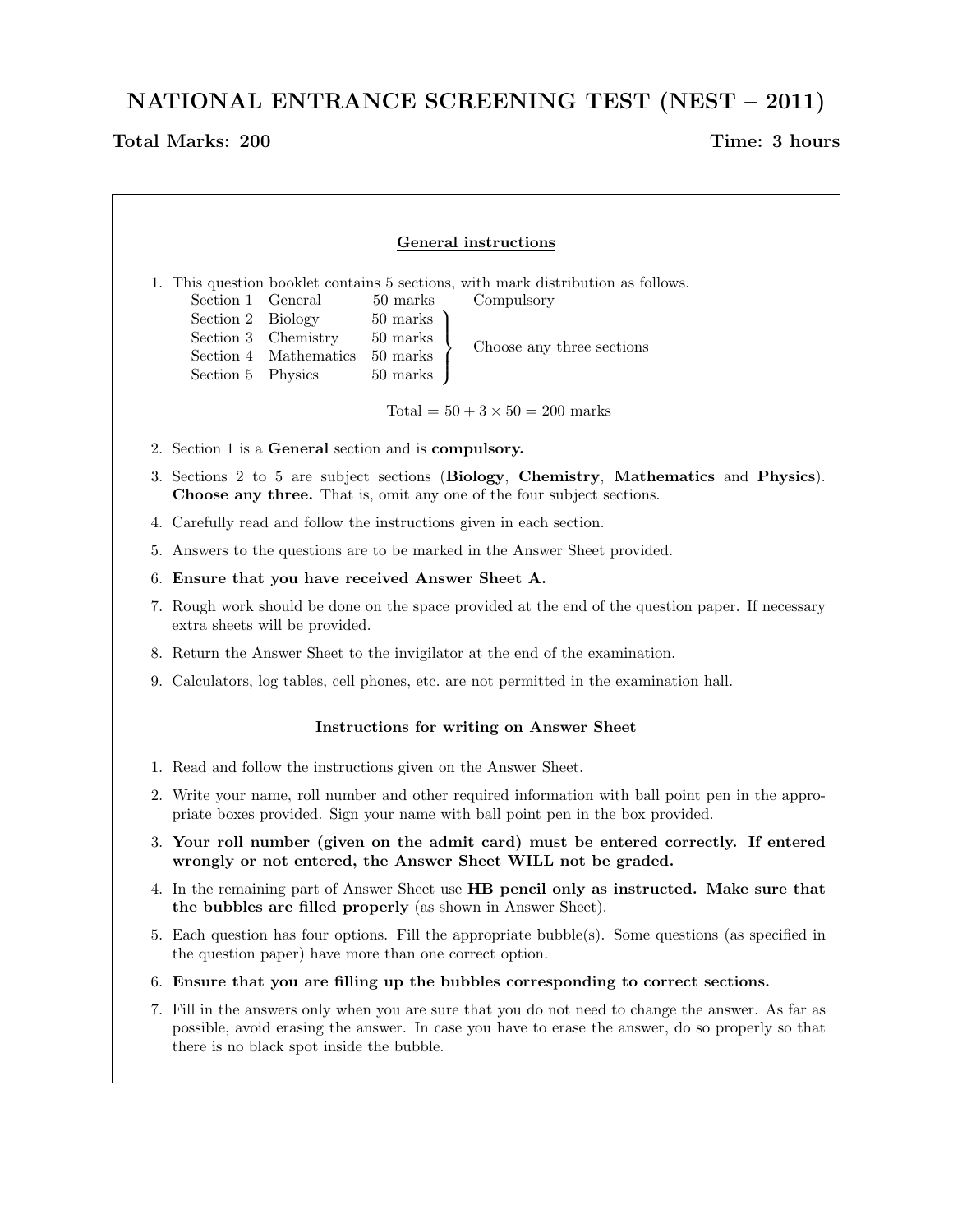## Section 1: GENERAL

#### Marks for Section 1: 50

*This section contains 19 questions.*

*For each question,* only one *of the four options is a correct answer. For questions 1.1 to 1.12, a correct answer will earn 3 marks. For questions 1.13 to 1.19, a correct answer will earn 2 marks. For this* GENERAL *section, a wrong answer or an unattempted question will earn 0 mark.*

*Read the following passage carefully and answer questions 1.1 to 1.3.*

Black holes are astronomical objects that exert such a strong gravitational force that no particle – not even light – can come out of its surface; hence they are invisible to external observers. If a black hole absorbs an in-falling material of total energy E, its mass increases by  $E/c^2$ , in accordance with Einstein's well-known mass-energy equivalence relation. The total energy of the black hole and the in-falling material is thus conserved. This is like the first law of thermodynamics. It is also known that in any physical process, the surface area A of the black hole never decreases. Now, according to the second law of thermodynamics, the entropy of the universe never decreases. Thus, the surface area of a black hole is taken to be proportional to its entropy.

A black hole can be either a rotating one or a non-rotating one. The surface area of a rotating black hole is given by

$$
A = 4\pi \left[ \frac{2G^2M^2}{c^4} + \frac{2GM}{c^2} \sqrt{\frac{G^2M^2}{c^4} - \frac{L^2}{M^2c^2}} \right]
$$

where M is the mass of the black hole, c the speed of light, G the universal gravitational constant and  $L$  the angular momentum of the black hole about the axis of rotation. According to the second law of thermodynamics, energy extraction from a black hole is possible with maximum efficiency when the entropy of the black hole remains constant. The mechanism of this process is difficult but the process satisfies both the laws of thermodynamics.

- 1.1 Consider a non-rotating black hole  $B_1$  and a rotating black hole  $B_2$ , both having the same mass M. Choose the correct statement.
	- (A) The entropy of  $B_2$  is less than the entropy of  $B_1$ .
	- (B) The entropy of  $B_2$  is more than the entropy of  $B_1$ .
	- (C) The entropy of  $B_2$  is the same as that of  $B_1$ .
	- (D) The sum of the entropies of  $B_1$  and  $B_2$  will always remain constant.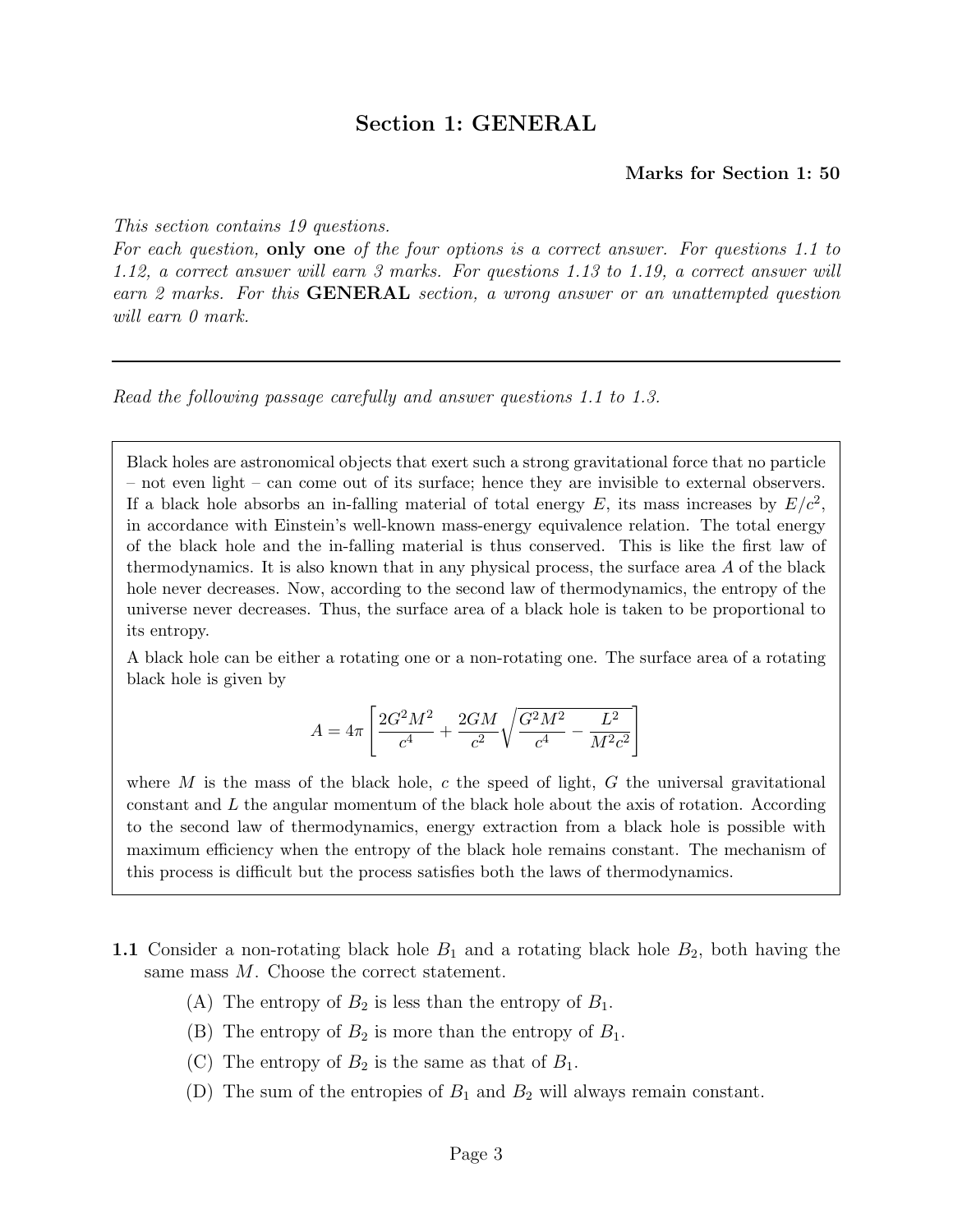- 1.2 Assume that the process of energy extraction from a black hole takes place with maximum efficiency. Choose the correct statement.
	- (A) Both the mass and angular momentum of the black hole will remain constant in the process.
	- (B) Both the mass and angular momentum of the black hole will decrease in the process.
	- (C) Only the mass of the black hole will decrease by  $E/c^2$  (where E is total energy extracted), while angular momentum of the black hole will remain constant.
	- (D) Both the mass and surface area of the black hole will decrease in the process.
- **1.3** A rotating black hole of initial mass  $M_0$  has angular momentum  $L = GM_0^2/c$ . After an energy extraction process it has turned into a non-rotating black hole. The maximum energy that can be extracted out of the process is

(A)  $\left(1 - \frac{1}{\sqrt{2}}\right)$ 2  $\int M_0 c^2$  (B)  $M_0 c^2$  (C)  $\frac{1}{2} M_0 c^2$  (D) zero

*Read the following passage carefully and answer questions 1.4 to 1.6.*

The phenomenon of twins is rare among human species. Statistically, there are about 40 twins in 1000 live births. Generally, twins are born when two separate eggs of a woman are fertilised by two sperms at the same time. These are called fraternal twins. In rarer cases, a single fertilised egg divides into two and the two parts develop into independent embryos. Such twins are called identical twins. The frequency of identical twins is about 3 per 1000 live births. Statistically, the genetic match between two fraternal twins is no different from that of any two siblings. The third type of twin is half-identical twin. In this case, a single egg divides into two before it is fertilised by two different sperms. In some very rare cases, identical twins are joined together and they are called Siamese twins. In any case, each fertilised egg gets 50% genetic material from father and 50% from mother.

Studies on identical twins are useful because they can throw light on whether a trait in a person can be attributed to genetics or environment. For example, some diseases are supposed to have genetic origin. In these cases, there would be strong correlation in observations made on identical twins whereas the correlation would be less in observations made on fraternal twins or siblings. However, the studies based on identical twins are only indicative of trends and not conclusive because of small sample sizes.

1.4 In the country of Raritania, 10,000 live births took place on April 1, which is its independence day. The government decided that a pair of randomly chosen children born on this day will receive full free education. The probability that the chosen pair will be a twin is about

(A)  $4 \times 10^{-2}$  (B)  $1.6 \times 10^{-3}$  (C)  $4 \times 10^{-5}$  (D)  $4 \times 10^{-6}$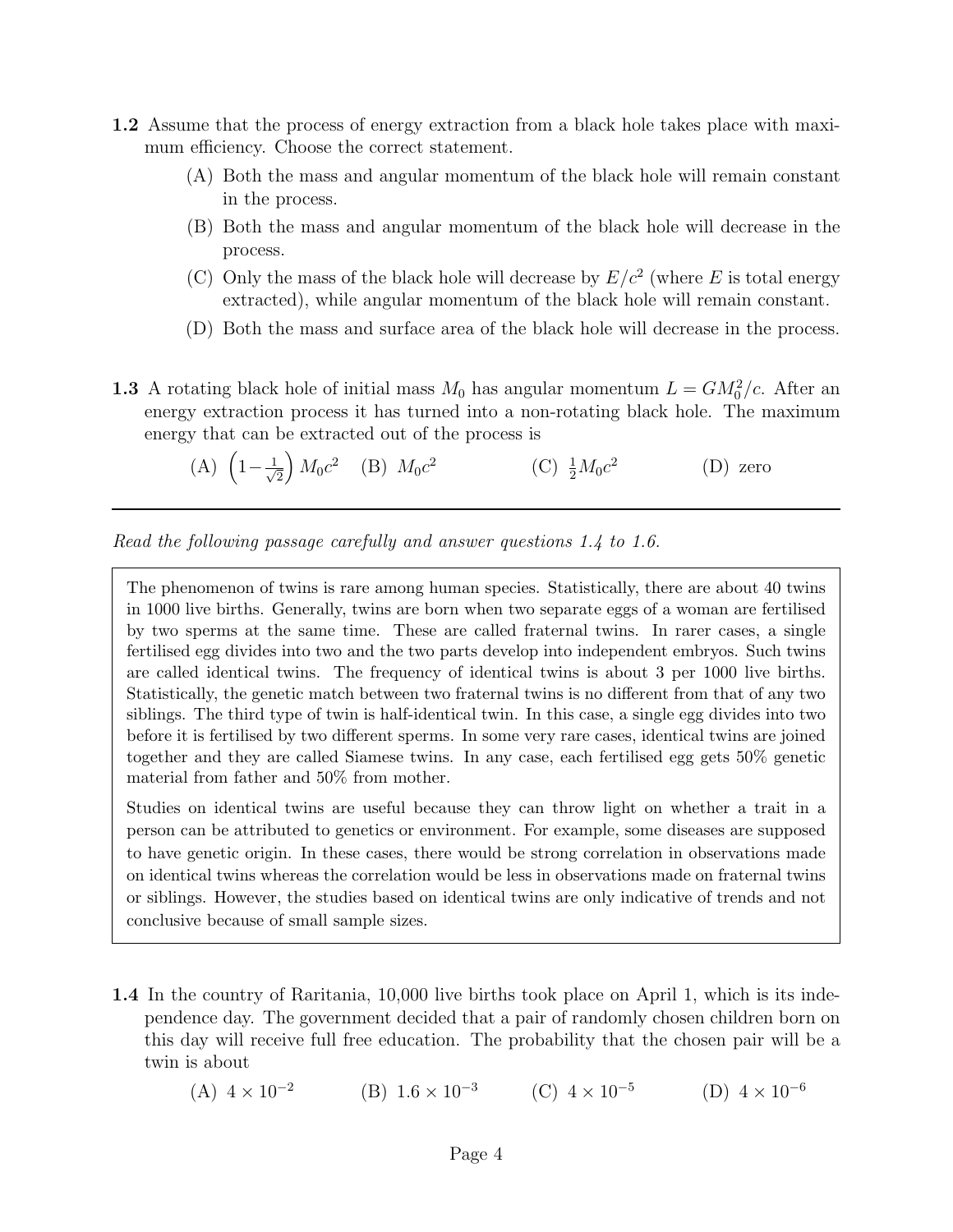1.5 In a study, three samples X, Y and Z of equal sizes are taken from a large eye hospital. X consists of pairs of identical twins, Y consists of pairs of fraternal twins and Z of sibling pairs who are not twins. P, Q, R and S are four diseases of the eye. Table below gives the number of pairs in each sample where both members test positive for a disease as indicated in the first column.

| <b>Diseases</b> |    |    | Z  |
|-----------------|----|----|----|
| P               | 14 | Q  | 12 |
|                 | 59 | 36 | 31 |
| $\mathbf R$     |    | 11 |    |
| S               | 23 | 12 |    |

Based on the table, which of the diseases are most likely to have a genetic origin?

| $(A)$ P & Q | $(B)$ R & S | (C) Q & S | $(D)$ P & R |
|-------------|-------------|-----------|-------------|
|-------------|-------------|-----------|-------------|

1.6 Which of the following characteristics need not be the same for identical twins?

| (A) Colour of eyes           | (B) Blood group |
|------------------------------|-----------------|
| (C) Palm fingerprint pattern | $(D)$ Sex       |

1.7 10 drops of a liquid haloalkane having density of  $2 \text{ g/mL}$  and molecular mass 150 g/mol have volume of 5 mL. The number of molecules in one drop of haloalkane is

(A)  $2.0 \times 10^{21}$  (B)  $4.0 \times 10^{21}$  (C)  $2.5 \times 10^{23}$  (D)  $6.0 \times 10^{23}$ 

- 1.8 An astronaut camps on the moon for a period of one month as per the earth's calendar. What would be the path of the earth seen by the astronaut in the lunar sky?
	- (A) The earth remains approximately at a fixed altitude and direction.
	- (B) The earth completes one revolution parallel to the lunar horizon in one month.
	- (C) The earth completes one revolution from east (direction of rising sun) to west (direction of setting sun) in one month.
	- (D) The earth completes one circle around the Pole Star in one month but never goes below the horizon.
- 1.9 A pole fixed on the ground is leaning away from the vertical. When the Sun is directly overhead, the length of its shadow is 7.5 m. An observer standing 30 m away from the base of the pole in the direction of the shadow, measures the angle of elevation of the top of the pole to be  $30^{\circ}$ . Find the length of the pole. Ignore the height of the observer.
	- (A)  $7.5 \text{ m}$  (B)  $15 \text{ m}$  (C)  $22.5 \text{ m}$  (D)  $30 \text{ m}$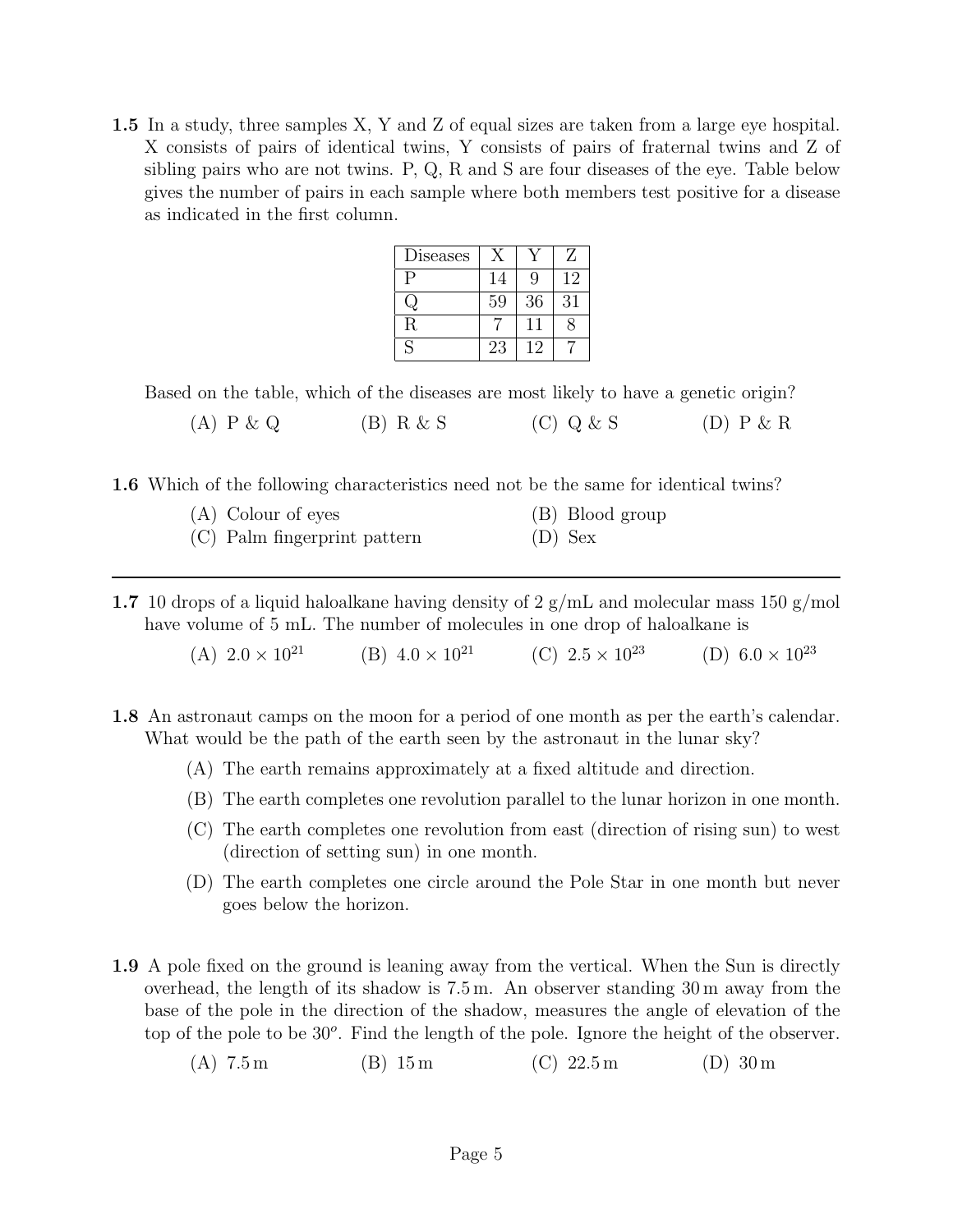- 1.10 A number written as 213 in quadral system (number system with base 4) will be represented in hexal system (number system with base 6) as
	- (A) 23 (B) 39 (C) 103 (D) 303
- 1.11 The figure shows the graphs of three curves labelled P, Q and R in the first quadrant, corresponding to the following functions  $f(x)$ : (i)  $e^x$ , (ii)  $10^x$  and (iii)  $x \log(x)$ .



Choose the correct identification of the curves.

- (A)  $P \rightarrow (i)$ ,  $Q \rightarrow (ii)$ ,  $R \rightarrow (iii)$  (B)  $P \rightarrow (ii)$ ,  $Q \rightarrow (i)$ ,  $R \rightarrow (iii)$ (C)  $P \rightarrow (ii)$ ,  $Q \rightarrow (iii)$ ,  $R \rightarrow (i)$  (D)  $P \rightarrow (iii)$ ,  $Q \rightarrow (ii)$ ,  $R \rightarrow (i)$
- 1.12 There are five bulbs P, Q, R, S and T. The "on" and "off" states of the bulbs P, Q and R are represented by 1 and 0 respectively in the following table.

| $\mathbf{P}$     | Q | $\mathbf R$ | ${\bf S}$ | т |
|------------------|---|-------------|-----------|---|
|                  |   |             |           |   |
|                  | 0 |             |           |   |
| $\boldsymbol{0}$ |   |             |           |   |
| 1                | 0 |             |           |   |

The following information is given:

- S is on when at least one of P and Q is off .
- T is on when both R and S are on.

Choose the correct statement:

- (A) If S and T are on, Q must be on.
- (B) If P, Q and R are on, T must be on.
- (C) If T is on and P is off, R must be off.
- (D) If P, R, S and T are on, Q must be off.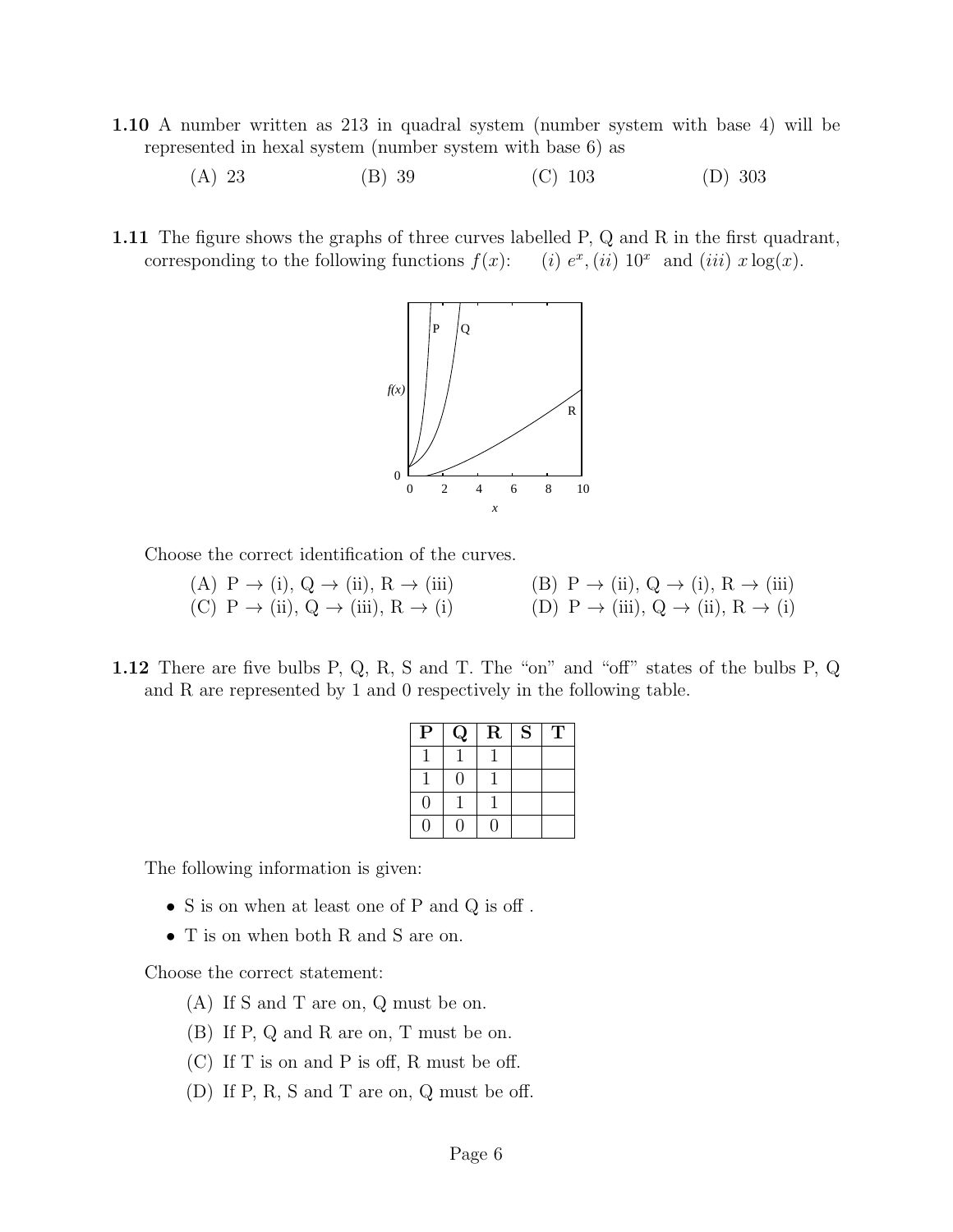*For the rest of the questions in this section, each correct answer will earn 2 marks.*

- 1.13 Which of the following is thought NOT to be associated with the Homo Erectus?
	- (A) Use of fire (B) Hunting
- - (C) Use of tools (D) Language with script

1.14 The priority-dispute regarding the discovery of calculus in mathematics involved:

- (A) Newton and Leibnitz (B) Fermat and Gauss
- (C) Newton and Gauss (D) Leibnitz and Fermat

1.15 The existence of dark energy is inferred by the observation of

- (A) rotation curves of galaxies.
- (B) accelerated expansion of the universe.
- (C) existence of microwave background radiation.
- (D) Hawking radiation from black holes.

1.16 When a person is bitten by a red ant, the burning sensation is due to

- (A) formic acid. (B) acetic acid.
- (C) carbonic acid. (D) ammonium acetate.

1.17 Taking into account the abundances of different elements in the country used for nuclear energy production, the Indian nuclear energy programme is likely to eventually rely on

> (A) Uranium–235 (B) Uranium–238 (C) Thorium–232 (D) Plutonium–239

1.18 Which of the following is **NOT** a correct example of natural selection?

- (A) Emergence of vegetarianism in human society
- (B) Long necks of giraffes
- (C) Opposable thumb in great apes
- (D) Appearance of drug resistant bacterium

1.19 Which of the following is **NOT** an operating system?

| $(A)$ Linux                    |  | (B) MS Windows |
|--------------------------------|--|----------------|
| $(\bigcap$ MC W <sub>ord</sub> |  | $(D)$ Me DOC   |

(C) MS Word (D) MS DOS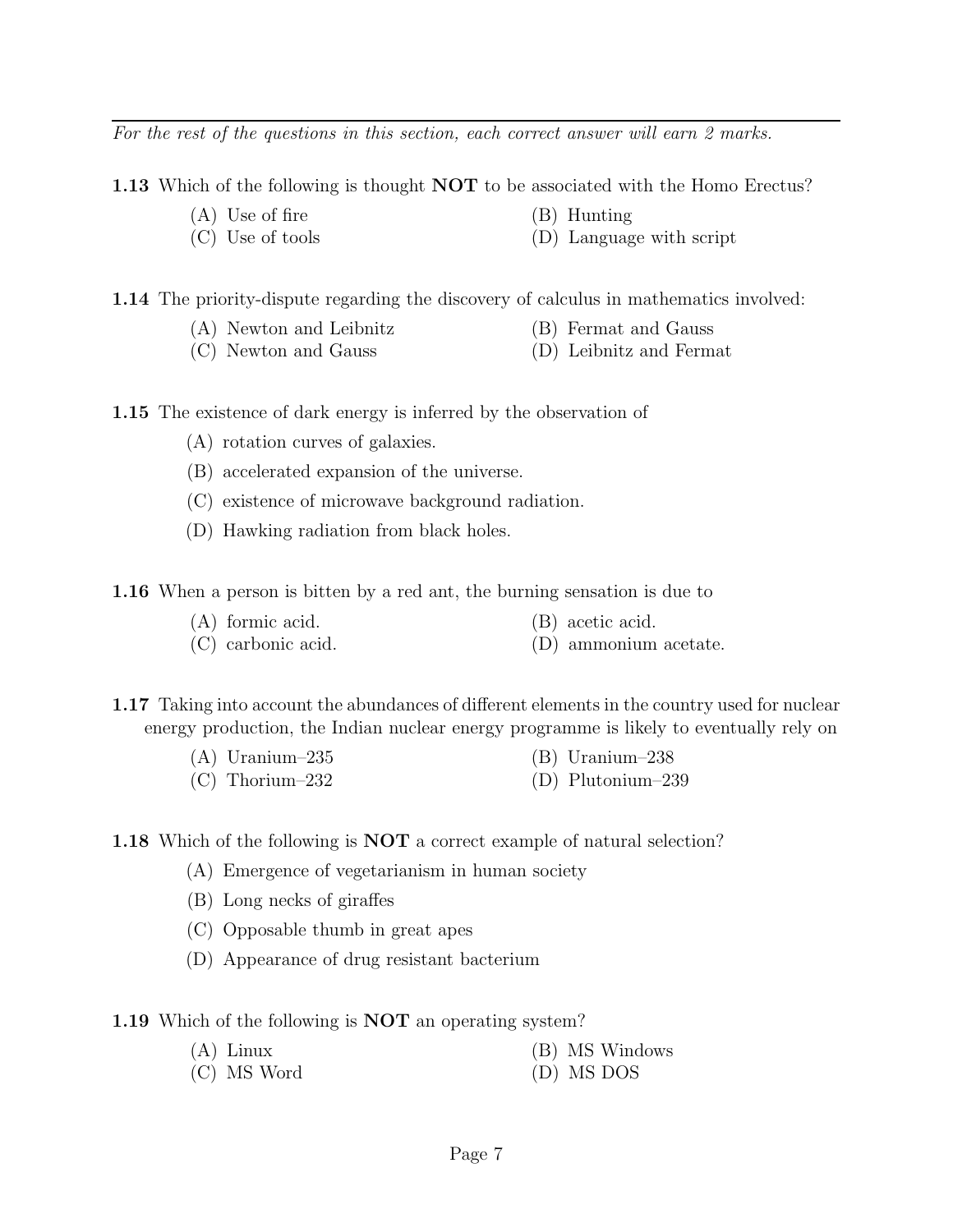# Section 2: Biology

# Marks for Section 2: 50

*This section contains 14 questions.*

*For questions 2.1 to 2.10* only one *of the 4 options is correct. A correct answer will earn 3 marks, a wrong answer will earn (*−*1) mark, and an unattempted question will earn 0 mark.*

- 2.1 In plants when one sperm fertilizes the egg and the other fertilizes the polar bodies, the process is referred to as double fertilization. This results in the formation of
	- (A) diploid zygote and diploid endosperm.
	- (B) diploid zygote and triploid endosperm.
	- (C) diploid zygote and tetraploid endosperm.
	- (D) tetraploid zygote and tetraploid endosperm.
- **2.2** Sequence of the coding strand in a transcription unit is 5'-ACGGTTACAAGCT-3'. What would be the sequence of mRNA transcribed from this transcription unit?
	- (A) 5'-UGCCAAUGUUCGU-3'
	- (B) 3'-ACGGUUACAAGCU-5'
	- (C) 3'-UCGAACAUUGGCA-5'
	- (D) 5'-UCGGAAUCUUGCA-3'

2.3 What is the type of linkage between  $\beta$  – and  $\gamma$  – phosphates in nucleoside triphosphates?

- 
- (A) Phosphoester (B) Phosphodiester
- 

- 
- (C) Phosphotriester (D) Phosphoanhydride
- 2.4 Following is a pedigree analysis of inheritance of a trait in a family:

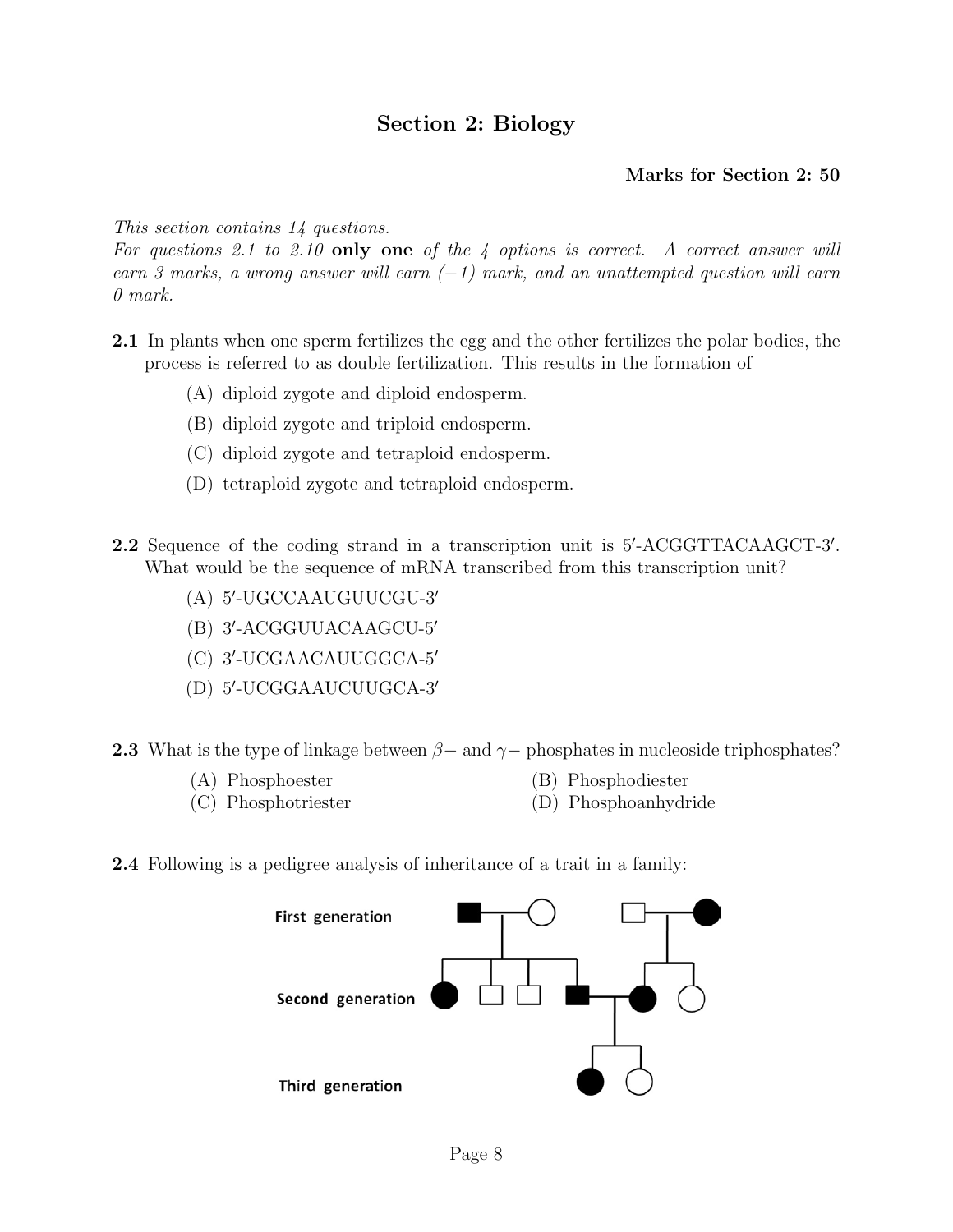The above inheritance pattern is due to a

- (A) dominant allele. (B) recessive allele.
- (C) co-dominant allele. (D) imprinted allele.
- -
- 2.5 Whittaker had proposed a five-kingdom system for classification of living organisms, which are (i) Monera, (ii) Protista, (iii) Plantae, (iv) Fungi and (v) Animalia. However, based on molecular methods of taxonomy, this has now been revised to a three-domain system. These three domains are:
	- (A) Monera, Prostista and Eukarya.
	- (B) Bacteria, Protista and Eukarya.
	- (C) Bacteria, Archaea and Eukarya.
	- (D) Bacteria, Plantae and Animalia.
- 2.6 In an individual X, the pituitary gland was found to function normally, while the adrenal glands were atrophied. In another individual Y, both the pituitary and adrenal glands were underdeveloped. If adrenocorticotropic hormone (ACTH) is administered to these individuals as a remedial measure, it will be effective in
	- (A) individual X alone. (B) individual Y alone.  $(C)$  both X and Y.  $(D)$  neither X nor Y.
- 2.7 The animal cloning technique adopted in the case of 'Dolly' the sheep involved the
	- (A) transfer of a somatic cell nucleus into an enucleated oocyte.
	- (B) transfer of the nucleus of an oocyte into an enucleated somatic cell.
	- (C) transfer of a sperm nucleus into an oocyte.
	- (D) fusion of somatic and oocyte nuclei.
- 2.8 Meiosis does not always result in the formation of four genetically identical haploid cells, because of
	- (A) homologous pairing. (B) recombination.
	- (C) non-disjunction. (D) anaphase separation.
- 2.9 Which statement is NOT TRUE for CAM plants?
	- (A) CAM plants operate photosynthesis differently from C3 plants to prevent water-loss.
	- (B) CAM plants open their stomata during the night and close them during the day.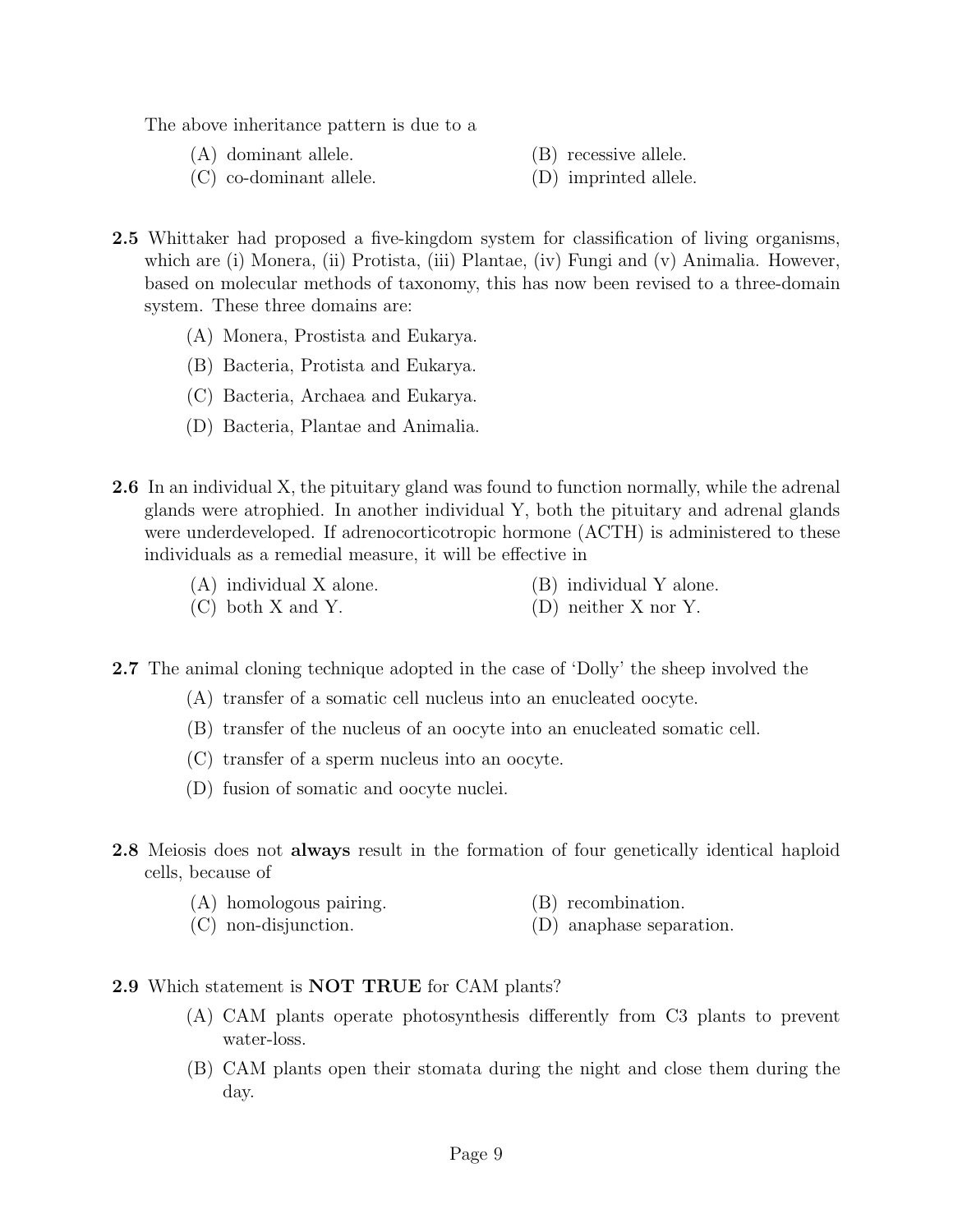- (C) Carbon dioxide incorporated into organic acids during the night is then used by CAM plants during the day for photosynthesis.
- (D) Calvin cycle does not operate in the CAM plants.
- 2.10 Which of the following statements is **NOT TRUE** for RNA?
	- (A) RNA can form high-energy ester bonds with amino acids and act as a bridge to convert genetic information into protein molecules.
	- (B) RNA has a reactive 2'-OH group and acts as a biocatalyst as seen in the case of ribozyme.
	- (C) RNA cannot serve as genetic material.
	- (D) RNA is less stable than DNA.

*For questions 2.11 to 2.14* one or more than one *of the 4 options may be correct. Your answer is regarded correct* only if you choose all the correct option(s) and no incorrect option(s)*. A correct answer will earn 5 marks, a wrong answer or an unattempted question will earn 0 mark.*

- 2.11 Coleoptiles are the growing part of shoots in monocot plants. Peter Boysen-Jensen performed the famous experiment on phototropism of shoots in monocot plants. Later, Frits Went extended the experiments. Some of the essential observations of their experiments are listed below:
	- I. Shoots of young rice plants bent in response to light.
	- II. If the tip of a growing rice coleoptile was removed, the response of bending towards light was not seen.
	- III. If a non-permeable substance was inserted between the tip and the rest of the shoot, then the response of bending towards light was not seen.
	- IV. If an agar piece was inserted between the tip and the rest of the shoot, the bending response towards light was seen.
	- V. If the agar pieces (which were inserted between the tip and the rest of the shoot and exposed to light as in item IV above) were collected and kept on decapitated coleoptiles in the dark, such plants showed bending of shoots in the dark.

Which of the following statements is/are **CORRECT** for the above experiment?

- (A) The bending of shoot can be induced in another decapitated coleoptile plant after transferring the tip of light- exposed coleoptile.
- (B) The diffusion of a substance present in the tip is induced by light.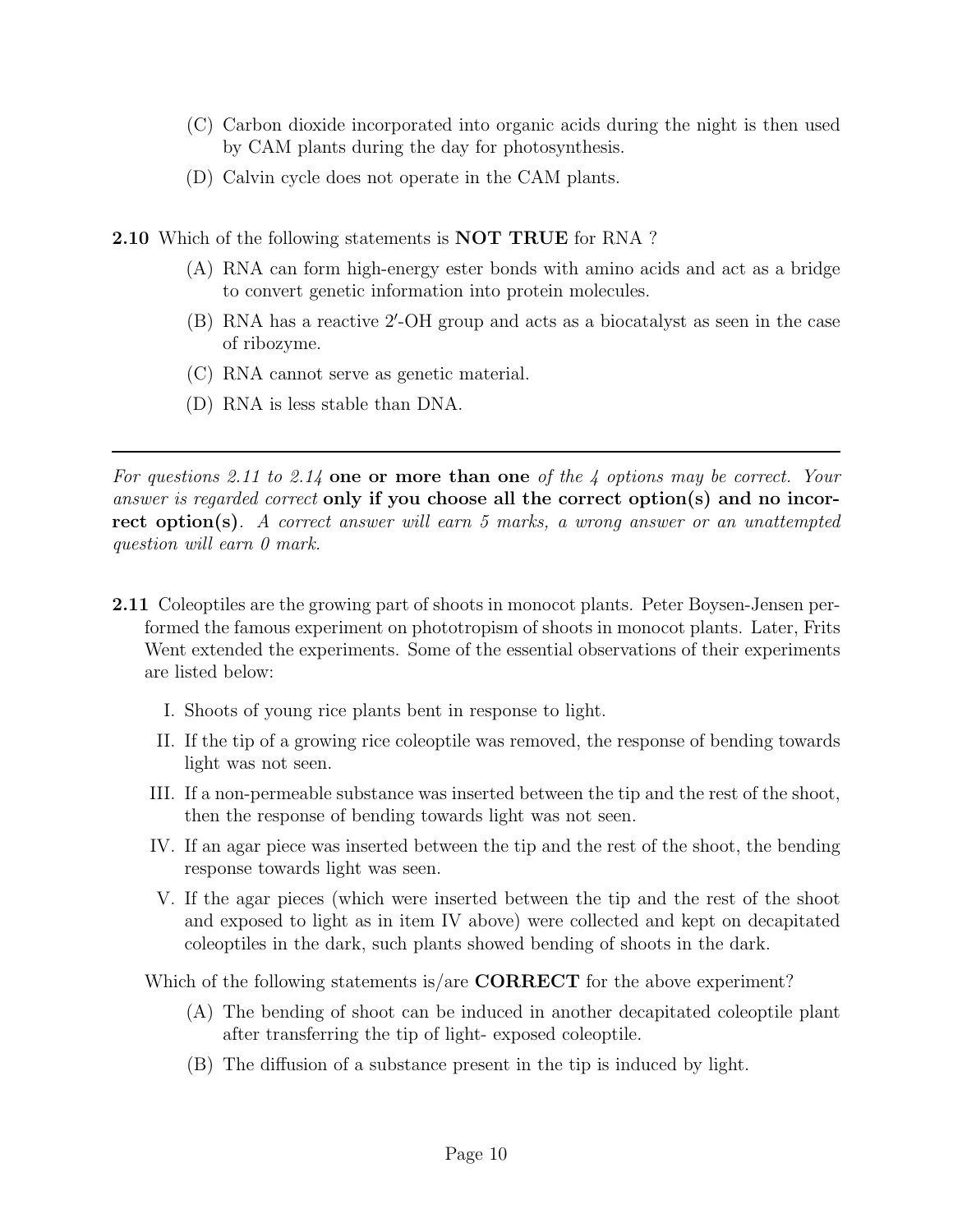- (C) An agar piece not inserted in the coleoptile, when placed on a decapitated shoot, will cause its bending.
- (D) The substance that causes bending is stable and not destroyed by light.
- 2.12 The larvae (caterpillars) of a species of insect that feed on leaves of a tree were used in this investigation. The larvae were fed for 30 days on either green leaves or yellow leaves. The bar-diagram below shows the mean mass of the larvae, after feeding them for 30 days.



Study the above chart and choose the **CORRECT** statement(s).

- (A) Female larvae, on an average, have higher mass than male larvae.
- (B) Yellow leaves may have some chemicals that contribute to the differential increase in mass between male and female larvae after feeding.
- (C) The increase in the mean mass of the larvae is governed by more than one factor.
- (D) The proportionate increase after feeding, the mean mass in female larvae is always more, compared to that of males.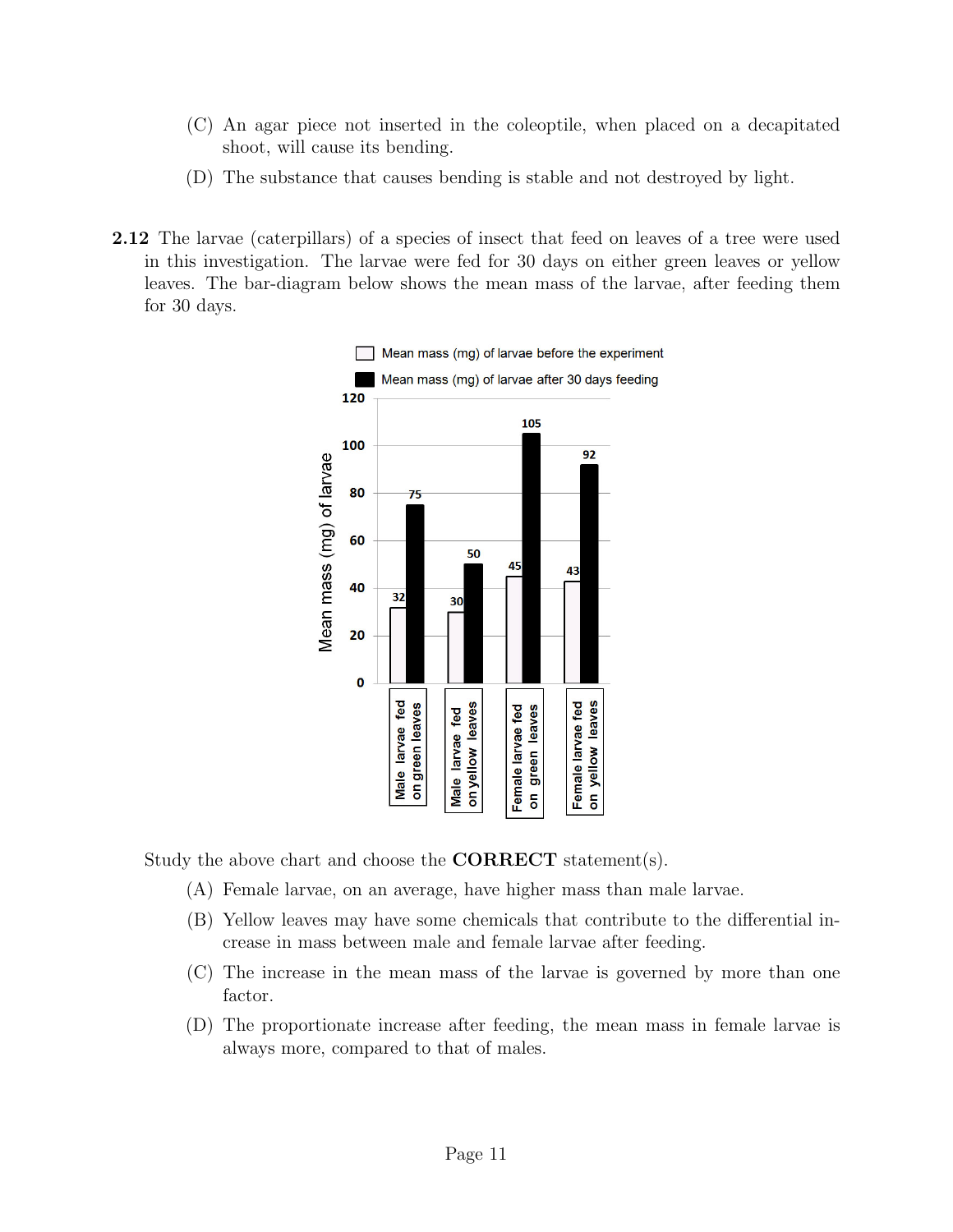2.13 The graphs show the levels of blood glucose in two persons, 1 and 2, before and after ingesting 50g of glucose.



Which of the statements below is/are **CORRECT**?

- (A) The low blood glucose levels in person 1 could be due to renal malfunction.
- (B) Insulin levels are likely to be low in person 2.
- (C) Glucose will be found in the urine of person 2.
- (D) Blood glucose in person 2 could be brought to normal levels by administration of glucagon.
- 2.14 Protein synthesis most often starts at AUG as a start codon and terminates at UAA, UAG and UGA as stop codons. Each codon specifies only one amino acid in all organisms. State which of the following statements is/are CORRECT.
	- (A) The above information is consistent with the fact that the genetic code is universal.
	- (B) Protein coding RNA from viruses, mammals or plants can be translated in bacteria.
	- (C) In higher organisms, protein synthesis begins with methionine.
	- (D) Use of more than one termination codon is more effective than a single termination codon in ensuring termination of protein synthesis.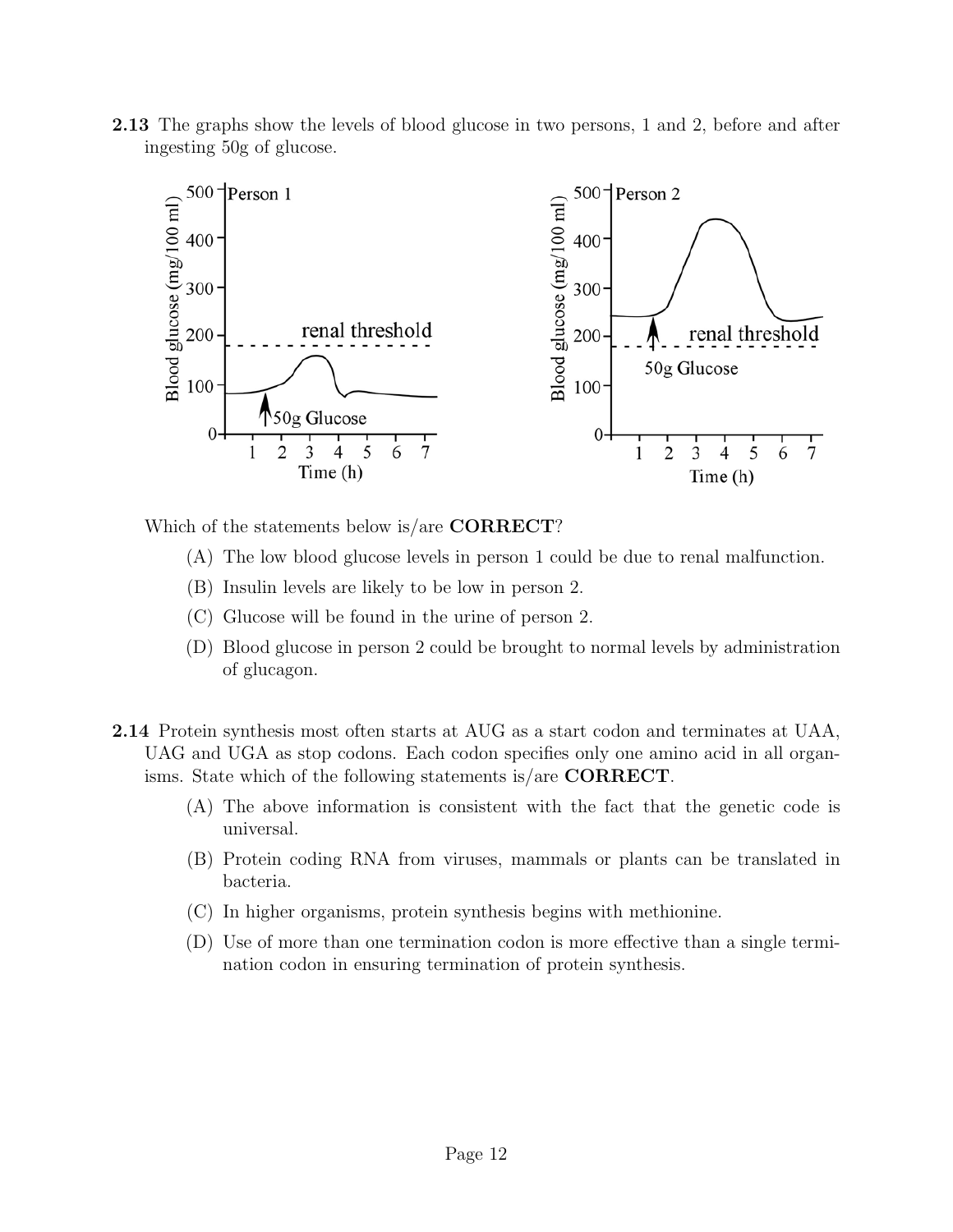# Section 3: Chemistry

#### Marks for Section 3: 50

#### *This section contains 14 questions.*

*For questions 3.1 to 3.10* only one *of the 4 options is correct. A correct answer will earn 3 marks, a wrong answer will earn (*−*1) mark, and an unattempted question will earn 0 mark.*

**3.1** Kinetic energy  $(E_k)$  of a molecule is related to its velocity (v) by the expression,  $E_k =$  $\frac{1}{2}mv^2$ .  $E_k$  follows Boltzmann distribution as schematically given below.



During a chemical reaction, only the reactant molecules that possess a minimum energy  $(E_a)$ , called activation energy, give the products. For the reaction,  $2N_2O_5 \rightarrow 4NO_2 +$ O<sub>2</sub>, the rate constant dependence on temperature is given by  $k = Ae^{-E_a/RT}$ . Choose the INCORRECT statement:

- (A)  $E_a$  may be altered in the presence of a catalyst.
- (B)  $E_a$  decreases with increase in temperature.
- (C) Fraction of molecules with energy higher than the activation energy increases with temperature.
- (D) Rate constant increases with increase in temperature.
- 3.2 The observed structure of xenon compounds may be explained on the basis of VSEPR theory. Choose the INCORRECT statement:
	- (A)  $XeF_2$  is linear with three lone pairs on the central atom.
	- (B) XeF<sup>4</sup> is square planar with two lone pairs on the central atom.
	- $(C)$  XeOF<sub>4</sub> is square pyramidal with one lone pair on the central atom.
	- (D)  $XeF_6$  is octahedral with no lone pair on the central atom.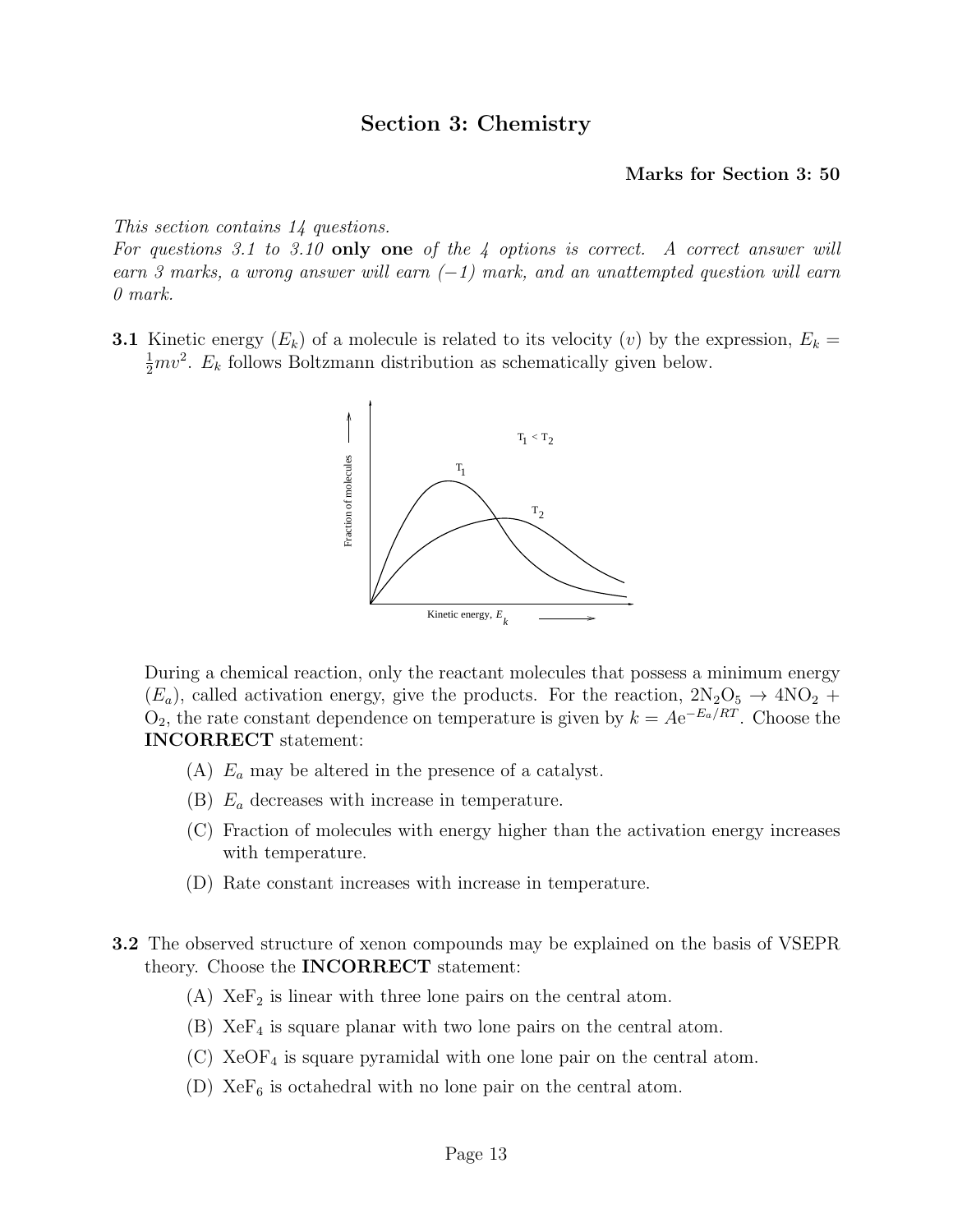3.3 For a gas obeying van der Waals equation, the van der Waals molar intermolecular attraction ( $U_{\text{inter,m}}$ ) is given by  $U_{\text{inter,m}} = -a/V_{\text{m}}$ , where, a is a positive constant and  $V_{\rm m}$  is the molar volume. The plot of  $U_{\rm inter,m}$  versus  $V_{\rm m}$  for diethyl ether  $((C_2H_5)_2O)$  is shown below.



Given that  $V_m$  is 110 cm<sup>3</sup>/mol at 35°C and 1 atm, the  $\Delta U_m$  and $\Delta H_m$  of vaporization of diethyl ether at 35◦C respectively are

| $(A)$ 27 kJ/mol and 27 kJ/mol   | (B) 27 kJ/mol and $-27$ kJ/mol         |  |
|---------------------------------|----------------------------------------|--|
| $(C)$ -27 kJ/mol and -27 kJ/mol | (D) $-27 \text{ kJ/mol}$ and 27 kJ/mol |  |

3.4 In the nuclear reaction

$$
^{23}_{11}Na + X \to Y + ^1_0 n
$$

X and Y are

- $(A)$  <sup>1</sup>H and <sup>23</sup><sub>12</sub>  $^{23}_{12}Mg$  (B)  $^{4}_{2}He$  and  $^{27}_{13}Al$  (C)  $^{1}_{1}H$  and  $^{24}_{12}Mg$  (D)  $^{2}_{1}H$  and  $^{23}_{12}Mg$
- **3.5** The relation between the radius  $(r)$  of an atom and edge length  $(a)$  of the body centered cubic cell of closed pack structure is
	- (A)  $r = \sqrt{2}a$  (B)  $r = \frac{\sqrt{3}}{2}a$  (C)  $r = \frac{\sqrt{3}}{4}a$  (D)  $r = \frac{1}{2}a$

**3.6** Lewis acidity of boron halides follow the order ( $\approx$  meaning approximately equal to)

(A)  $BF_3 \approx BBr_3 \approx BCl_3$ <br>
(C)  $BCl_3 \approx BBr_3 < BF_3$ <br>
(D)  $BF_3 < BCl_3 < BF_3$ <br>
(D)  $BBr_3 < BCl_3 < BF_3$ (C)  $BCl_3 \approx BBr_3 < BF_3$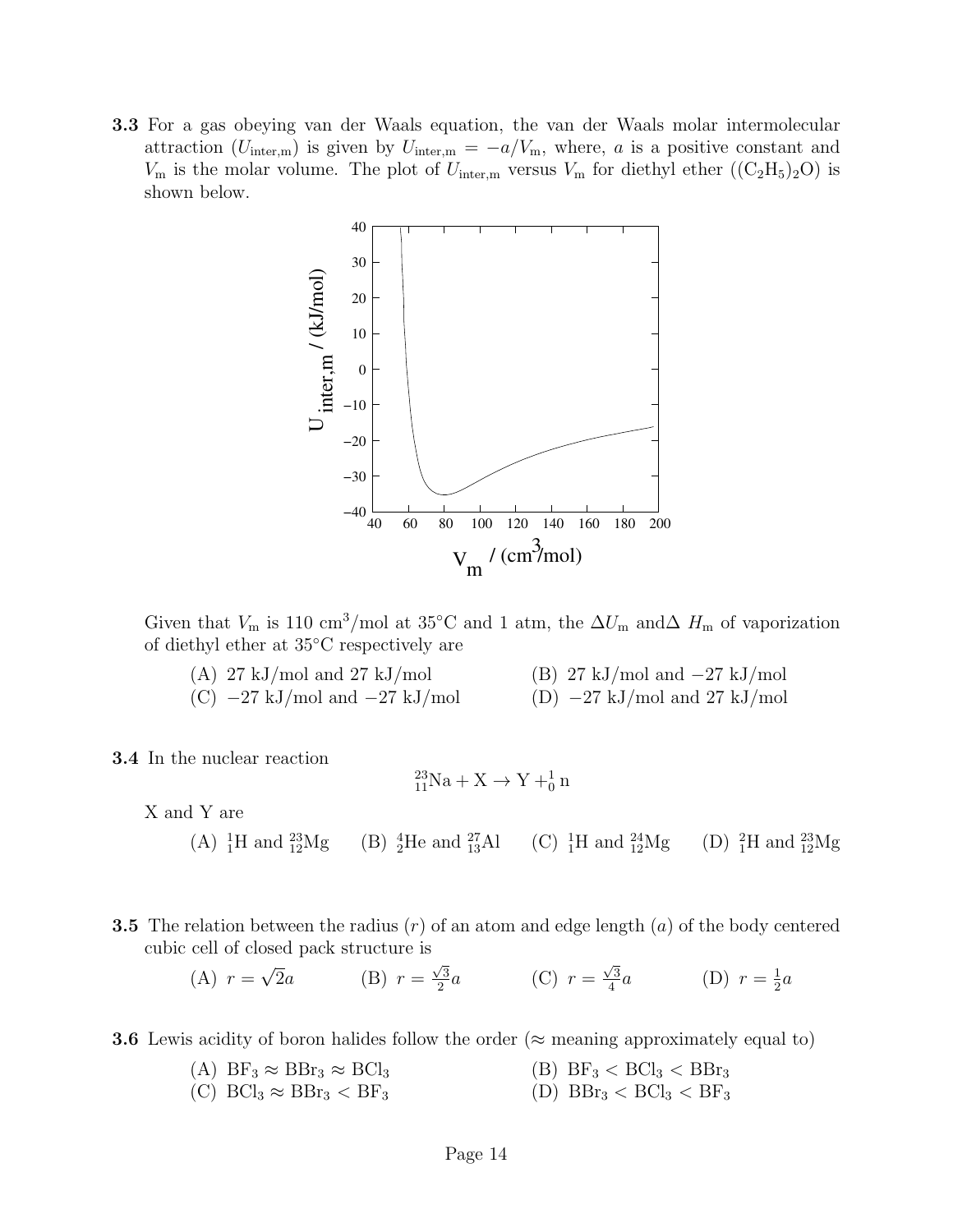**3.7** Among  $\text{Mn}^{2+}$ ,  $\text{V}^{2+}$ ,  $\text{Ni}^{2+}$ , and  $\text{Ti}^{2+}$ , the cation having the highest hydration energy to form aqua complex  $[M(H_2O)_6]^{2+}$  is

(A) 
$$
\text{Mn}^{2+}
$$
 (B)  $V^{2+}$  (C)  $\text{Ni}^{2+}$  (D)  $\text{Ti}^{2+}$ 

3.8 The compound which would react fastest with ammonia is



3.9 The main product of the following reaction is



**3.10** The IUPAC name of the compound  $CH_3CH=CH-COOCH_3$  is

- 
- (A) pent-3-en-2-one (B) butenyl ethanoate
- 
- 
- (C) methyl butanoate (D) methyl 2-butenoate

Page 15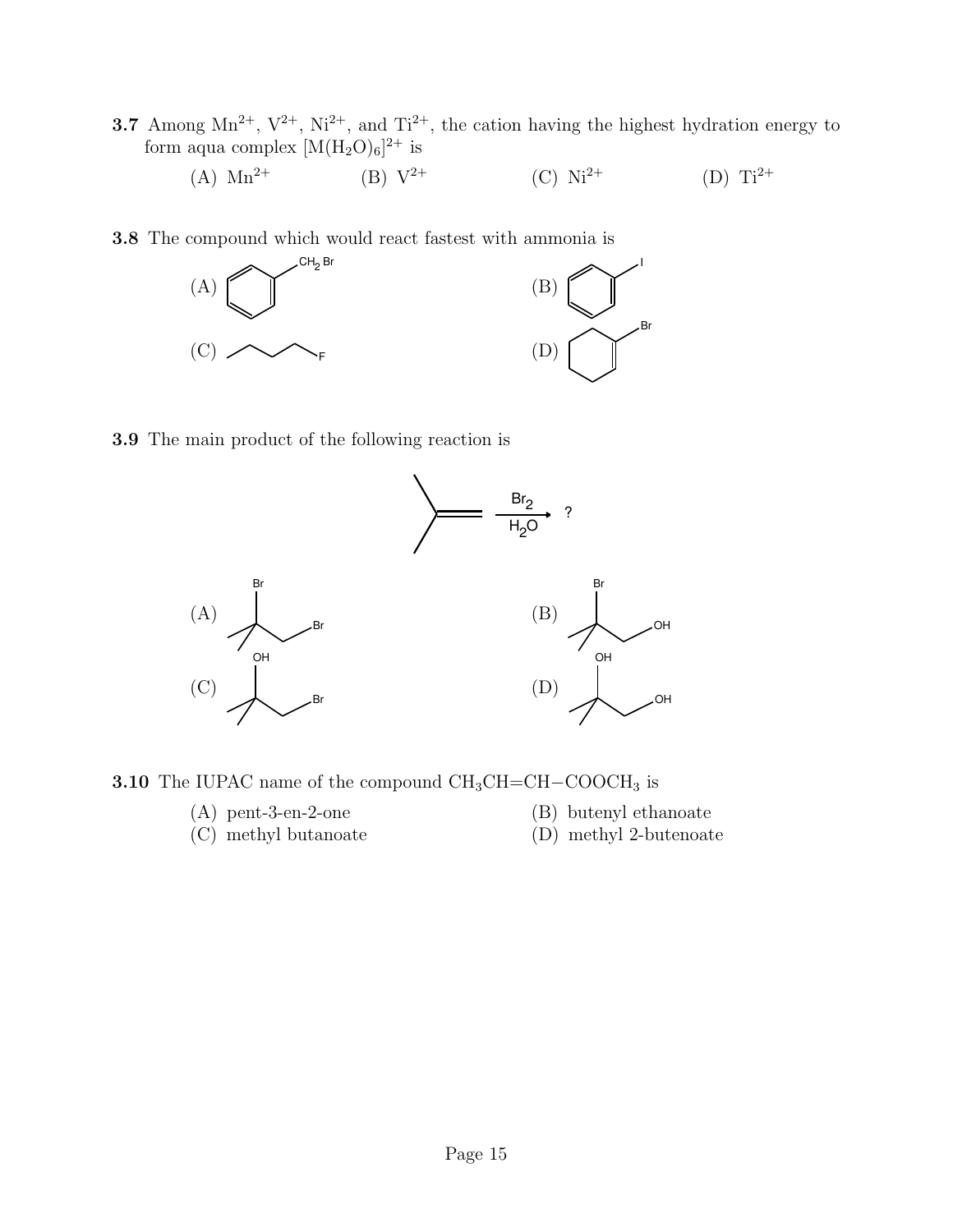*For questions 3.11 to 3.14* one or more than one *of the 4 options may be correct. Your answer is regarded correct* only if you choose all the correct option(s) and no incorrect option(s)*. A correct answer will earn 5 marks, a wrong answer or an unattempted question will earn 0 mark.*

#### 3.11 Consider the following reactions



Choose the correct statement(s).

- (A) The product of reaction (a) is cyclohexan-1,4-dione.
- (B) The reagents R in reaction (b) are in the following order: (i)  $BH<sub>3</sub>$  (ii)  $H<sub>2</sub>O<sub>2</sub>/OH<sup>-</sup>$  (iii) PCC.
- (C) Reaction (c) is an  $S_N1$  type reaction.
- (D) The major product of reaction (d) is X.

**3.12** The standard equilibrium constant  $K_P^{\circ}$  is positive and follows the relation

$$
K_P^\circ = \mathrm{e}^{-\Delta G^\circ / RT}.
$$

Choose the correct statement(s).

- (A)  $\frac{d(\ln K_P^{\circ})}{dT} = \frac{\Delta H^{\circ}}{RT^2}$  and the sign of  $\Delta H^{\circ}$  determines whether  $K_P^{\circ}$  increases or decreases as T increases.
- (B) Only the sign of  $\Delta S^{\circ}$  determines the temperature dependence of  $K_P^{\circ}$ .
- (C) At low T, equilibrium position is determined by internal energy change ( $\Delta U^{\circ}$ ).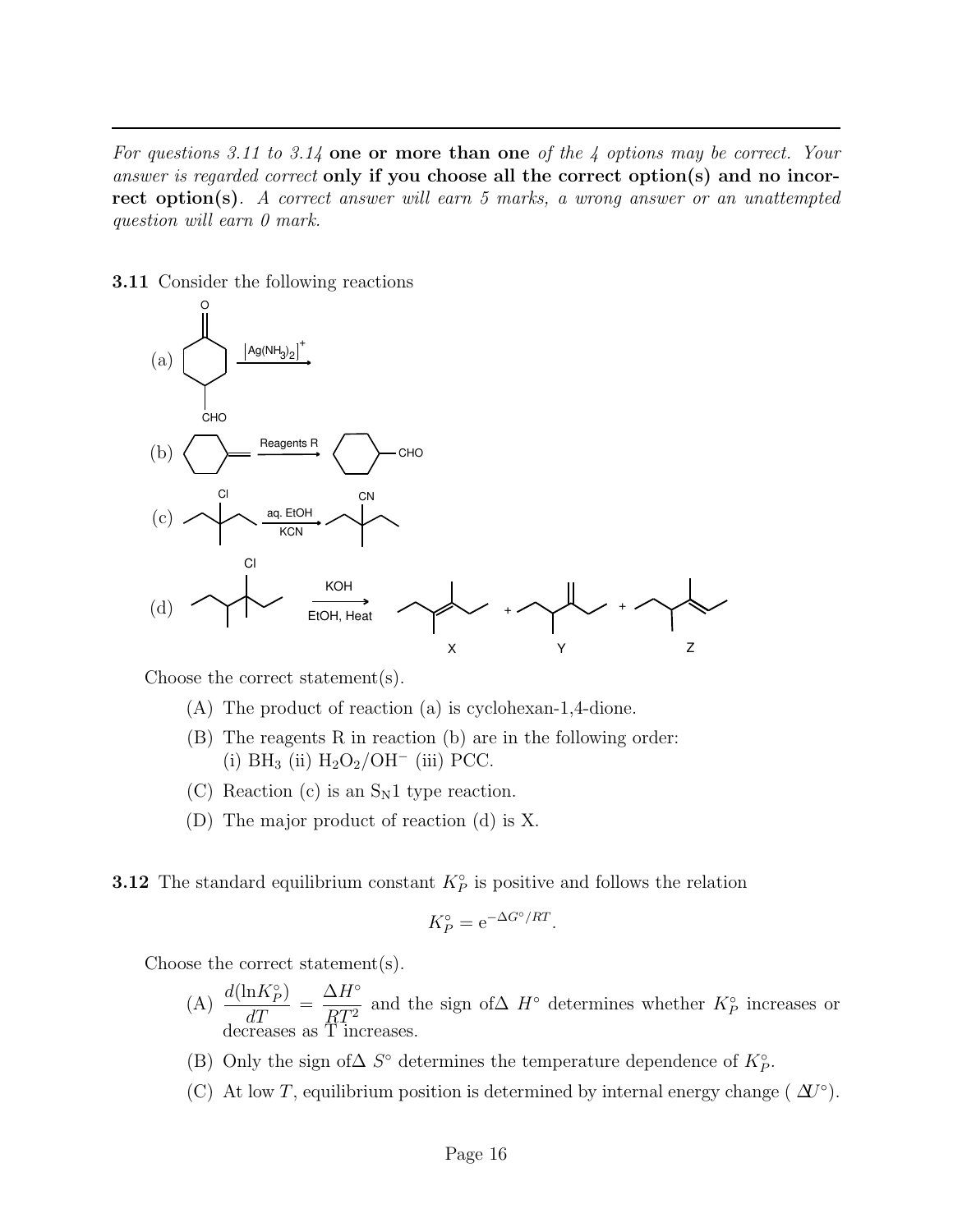- (D) At high T, equilibrium position is determined by the entropy change ( $\Delta S^{\circ}$ ).
- 3.13 Consider the following compounds and choose the correct statement(s).



- (A) Optically active I reacts with  $HCl/ZnCl<sub>2</sub>$  to form a racemate of the corresponding alkyl chloride.
- (B) II on warming with water gives 2,4,6-trinitrophenol.
- (C) III on reaction with sodium metal forms a sodium salt.
- (D) IV on treatment with conc. KOH gives a mixture of potassium salt of a carboxylic acid and an alcohol.
- 3.14 Aluminium and copper are two important metals required on a large scale. Aluminium is extracted from its oxide ore bauxite through separation of alumina (Bayer process) followed by electrolysis of alumina. Copper is extracted from its sulphide ore copper pyrites. The concentrated ore is heated in a reverberatory furnace with silica and the copper matte obtained is heated in a Bessemer furnace with a blast of air to obtain copper. Choose the correct statement(s).
	- (A) Copper is formed due to autoreduction of copper oxide and copper sulphide.
	- (B) Aluminium is difficult to obtain by chemical reduction due to its strong electropositive nature and high affinity with oxygen.
	- (C) In the Bayer process sodium carbonate can replace sodium hydroxide.
	- (D) Copper can be extracted from a copper oxide ore by heating with coke.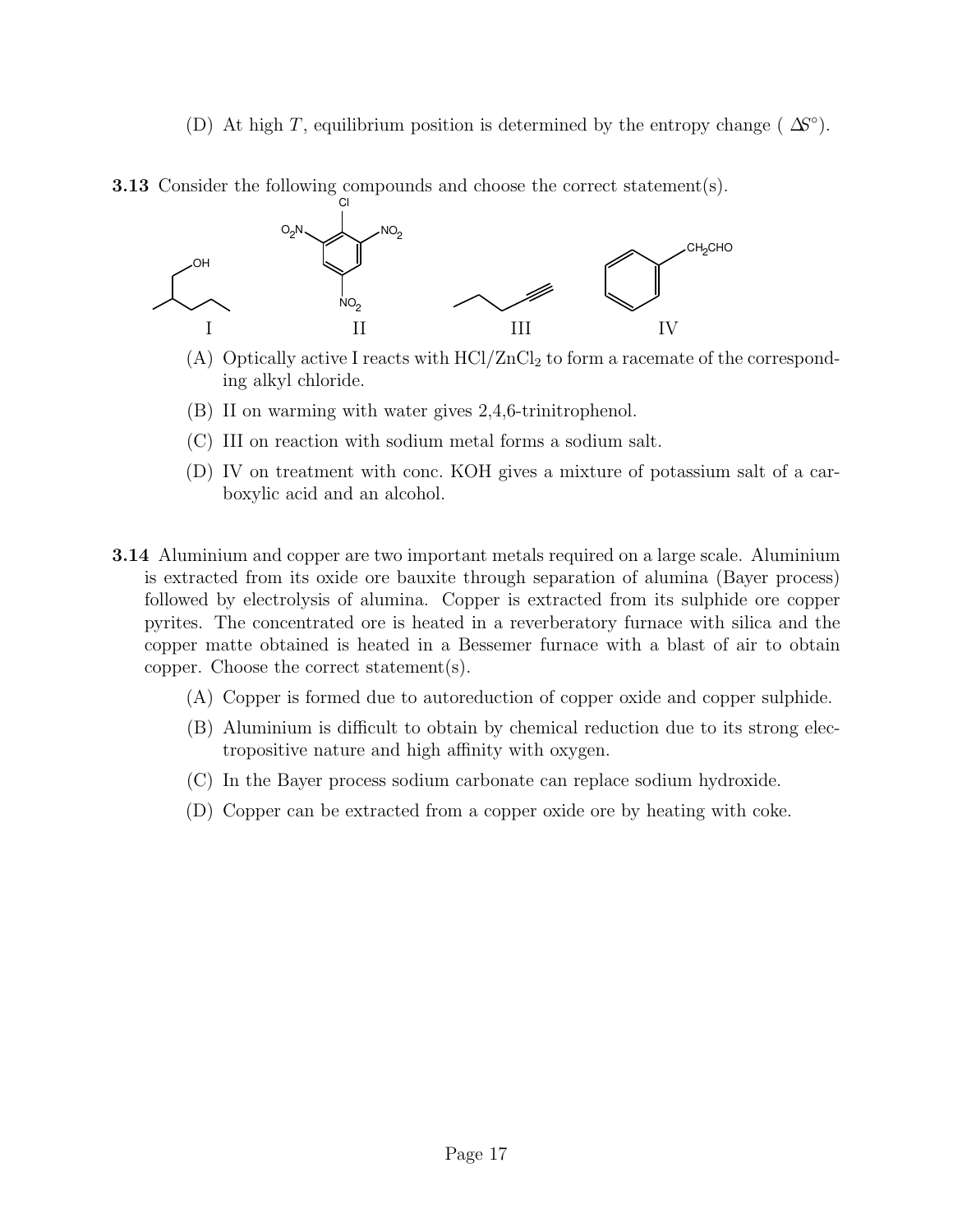### Section 4: Mathematics

#### Marks for Section 4: 50

#### *This section contains 14 questions.*

*For questions 4.1 to 4.10* only one *of the 4 options is correct. A correct answer will earn 3 marks, a wrong answer will earn (*−*1) mark, and an unattempted question will earn 0 mark.*

4.1 Let  $X = \{1, 2, 3, \ldots, 25\}$ . If a student selects a function randomly from the set of all functions from  $X$  onto  $X$ , then what is the probability that the selected function maps prime numbers to prime numbers ?

(A) 
$$
\frac{9!}{25!}
$$
 (B)  $\frac{16!}{25!}$  (C)  $1/\binom{25}{9}$  (D)  $9!/\binom{25}{9}$ 

4.2 A pole is fixed vertically on a plane. An ant while walking on the plane, observes that its angle of elevation to the top of the pole is 45◦. Then it walks 1 m straight towards the pole, turns left and then moves 2 m further. If it finds the angle of elevation is again 45◦, then the height of the pole is

> (A) 2.5 m. (B) 2 m. (C)  $\sqrt{2}$  m.  $\sqrt{3}$ 2 m.

4.3 The interval in which the function

$$
f(x) = \log_{\frac{1}{2}}(x^2 - 2x - 8)
$$

is monotonically increasing, is

(A)  $(4, +\infty)$ . (B)  $(-\infty, -2)$ . (C)  $(-\infty, 4)$ . (D)  $(-2, +\infty)$ .

4.4 The number of non-congruent triangles with sides of length  $a, b, c$  where  $a, b, c$  belong to  $\{0, 1, 2, \dots, 9\}$ ; so that the 3 digit number  $10^2a + 10b + c$  lies between 200 and 300, is

- (A) 24. (B) 16. (C) 8. (D) 4.
- **4.5** Let  $\{a_n\}$  be a sequence of numbers satisfying the relation  $(3 a_{n+1})(6 + a_n) = 18$  for all  $n \geq 0$  and  $a_0 = 3$ . Then

$$
\lim_{n \to \infty} \frac{1}{2^{n+2}} \sum_{j=0}^{n} \frac{1}{a_j}
$$

is

(A) 
$$
\frac{1}{18}
$$
. (B)  $\frac{1}{6}$ . (C)  $\frac{1}{4}$ . (D)  $\frac{1}{3}$ .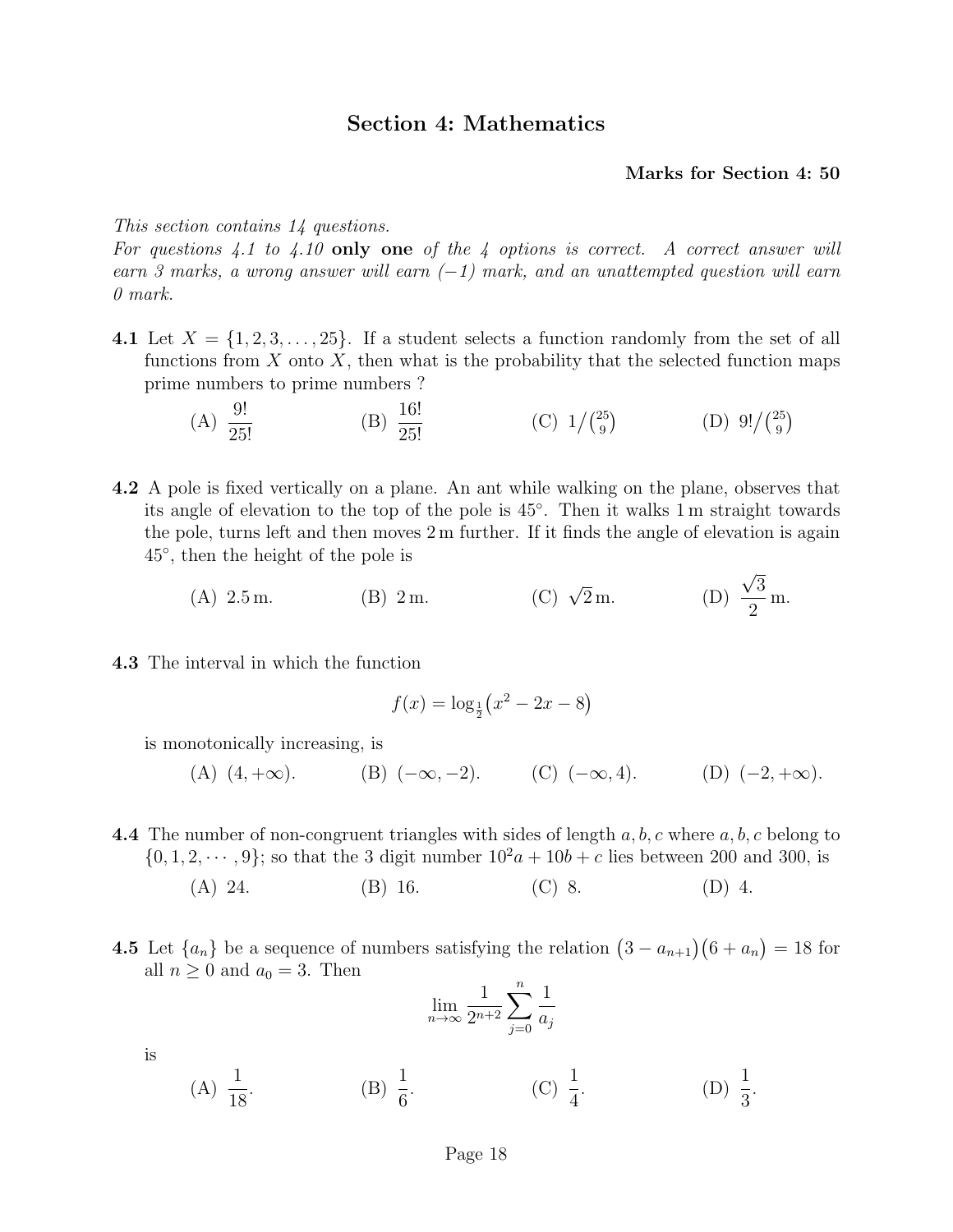4.6 Define a binary operation  $\star$  on the set of all 3-dimensional vectors by

$$
\vec{u} \star \vec{v} = (\vec{u} \cdot \vec{v})(\vec{u} \times \vec{v}).
$$

Suppose  $\vec{a}$ ,  $\vec{b}$  and  $\vec{c}$  are any three non-coplanar vectors satisfying  $\vec{a} \cdot \vec{b} \times \vec{c} \neq 0$ . If  $\vec{a}$   $(\vec{b} \star \vec{\tau})c = (\vec{a} \cdot \vec{b}) \star \vec{\tau}$ , cthen

(A)  $\vec{a} \cdot \vec{b} = \vec{b} \cdot \vec{c}$ . (B)  $\vec{a} \times \vec{b} = \vec{b} \times \vec{c}$ . (C)  $|\vec{a} \cdot \vec{b}| = |\vec{a} \cdot \vec{c}|$  $|\vec{a} \cdot \vec{b}| = |\vec{b} \cdot \vec{c}|.$ 

4.7 The interval  $(-1, 1)$  is the range of

(A) 
$$
\frac{x}{1+|x|}
$$
.  
\n(B)  $\cos x - \sin x$ .  
\n(C)  $x^4 + 4x^3 + 1$ .  
\n(D)  $\frac{|x|}{1+x}$ , where  $x \neq -1$ .

**4.8** The value of the integral  $\int_0^1 e^{x^2} dx$  lies in the interval

(A) 
$$
(e, e^2)
$$
. (B)  $(e^2, \infty)$ . (C)  $(1, e)$ . (D)  $(1/e, 1)$ .

4.9 Let P and A be  $3 \times 3$  real matrices such that  $PAP^t = -A^t$ , where P<sup>t</sup> denotes the transpose of  $P$ . Then the determinant of  $P$  is

> (A)  $-1$ . (B) 1.<br>(C) any positive real number. (D) any real number.  $(C)$  any positive real number.

#### 4.10 Which of the following function is differentiable everywhere ?

(A) 
$$
\begin{cases} \frac{|x-a|}{x-a}, & \text{if } x \neq a \\ 1, & \text{if } x = a. \end{cases}
$$
 (B)  $(x-a)|x-a|$ .  
(C)  $(x-a) + |x-a|$ . (D)  $|x-a|^{1/3}$ .

*For questions 4.11 to 4.14* one or more than one *of the 4 options may be correct. Your answer is regarded correct* only if you choose all the correct option(s) and no incorrect option(s)*. A correct answer will earn 5 marks, a wrong answer or an unattempted question will earn 0 mark.*

**4.11** For a function  $f(x)$ , let  $\frac{d^i(f(x))}{dx^i}$  $dx^i$ denotes its *i*-th derivative with respect to x evaluated at  $x = a$ . Consider the matrix  $A = (a_{i,j})_{n \times m}$  of  $n(> 1)$  rows and  $m(> 1)$  columns,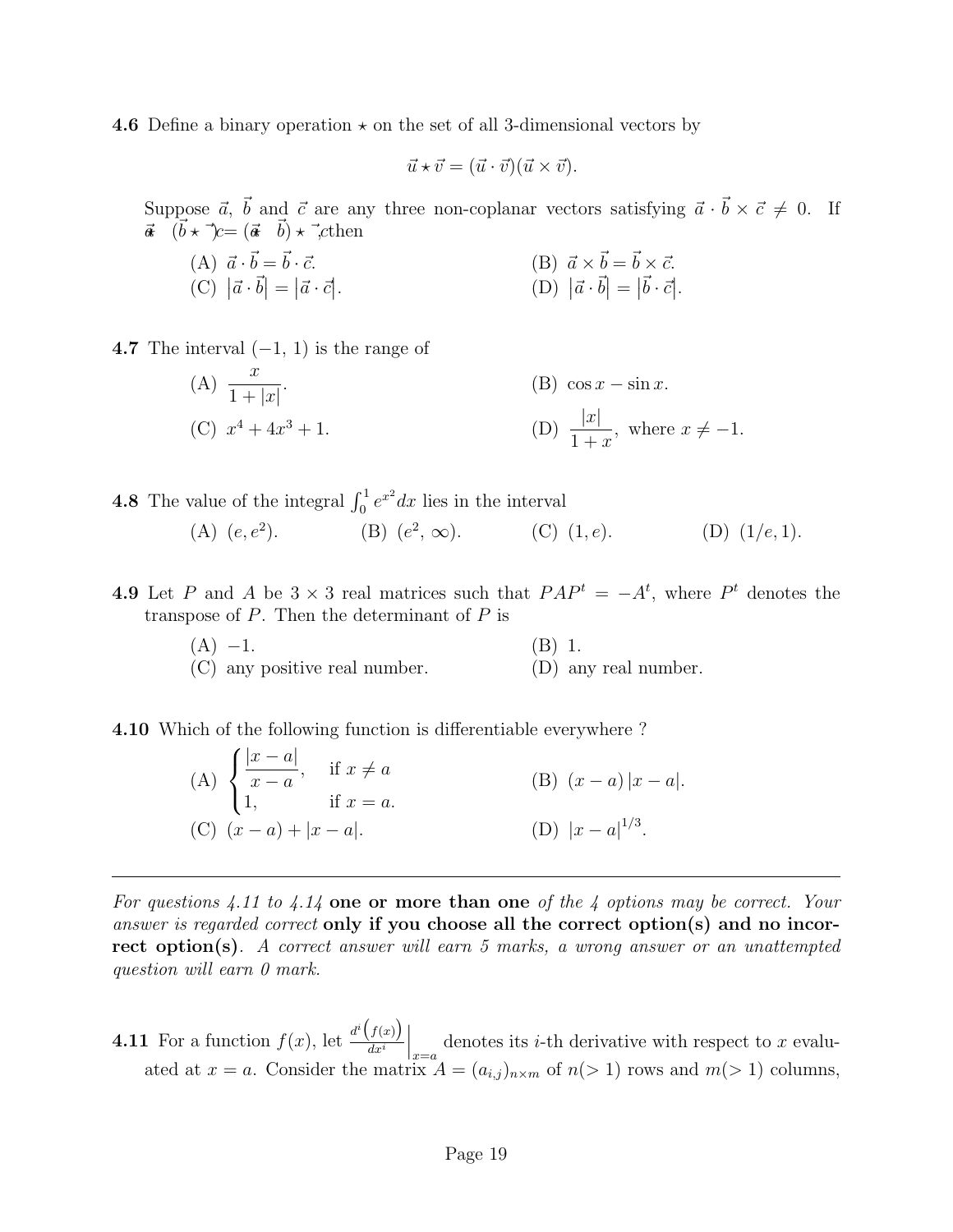with

$$
a_{i,j} = \left(\frac{d^i x^n}{dx^i}\Big|_{x=1}\right) / \left(\frac{d^j y^m}{dy^j}\Big|_{y=1}\right).
$$

Let  $p_i = \max\{a_{i,j} : j = 1, 2, \ldots, m\}, q_i = \min\{a_{i,j} : i = 1, 2, \ldots, n\},$  $p = \min\{p_i : i = 1, 2, \ldots, n\}$  and  $q = \max\{q_j : j = 1, 2, \ldots, m\}$ . Then

- $(A)$   $p > q$ . (B)  $a_{1,1} < a_{2,2} < \cdots < a_{m,m}$ , if  $n > m$ .
- (C)  $a_{n,m} = a_{n-1,m-1} = \cdots = a_{n-\ell+1,m-\ell+1}$ , where  $\ell = \min\{n,m\}.$
- (D) A is a symmetric matrix, if  $m = n$ .
- 4.12 Consider the equation  $x^2 + bx + c = 0$ , where b, c are integers. Suppose it has an integer solution  $p$ . Then
	- $(A)$  p is odd, if c is odd.
	- $(B)$  c is odd, if p is odd.
	- (C)  $b + c$  is odd, if p is odd.
	- (D) b is even, if  $b + c$  is even.
- **4.13** Let O be the origin and let A, C be the intersection points of the ellipse  $\frac{x^2}{4} + \frac{y^2}{3}$  $=$  1 with the x-axis and B, D be with y-axis such that A,B, C, D are in anti-clockwise direction. Let  $K, L$  be the foci of the ellipse such that K lies between A and O, and L between  $O$  and  $C$ . Then
	- (A) DL is the median of the triangle DOC.
	- $(B)$  triangle  $DKL$  is equilateral.
	- (C)  $\angle KDC = 90^\circ$ .
	- (D)  $DL$  bisects  $\angle KDC$ .
- 4.14 If  $\omega$  is a complex cube root of unity, then
	- (A)  $\omega$  is a zero of  $x^2 + x + 1$ .
	- (B)  $\pm \omega^2$  are zeros of  $x^4 + x + 1$ .
	- (C)  $\pm \omega^2$  are the only common zeros of  $x^{12} 1$  and  $x^4 + x^2 + 1$ .
	- (D)  $\pm\omega$  and  $\pm\omega^2$  are the only common zeros of  $x^{12} 1$  and  $x^4 + x^2 + 1$ .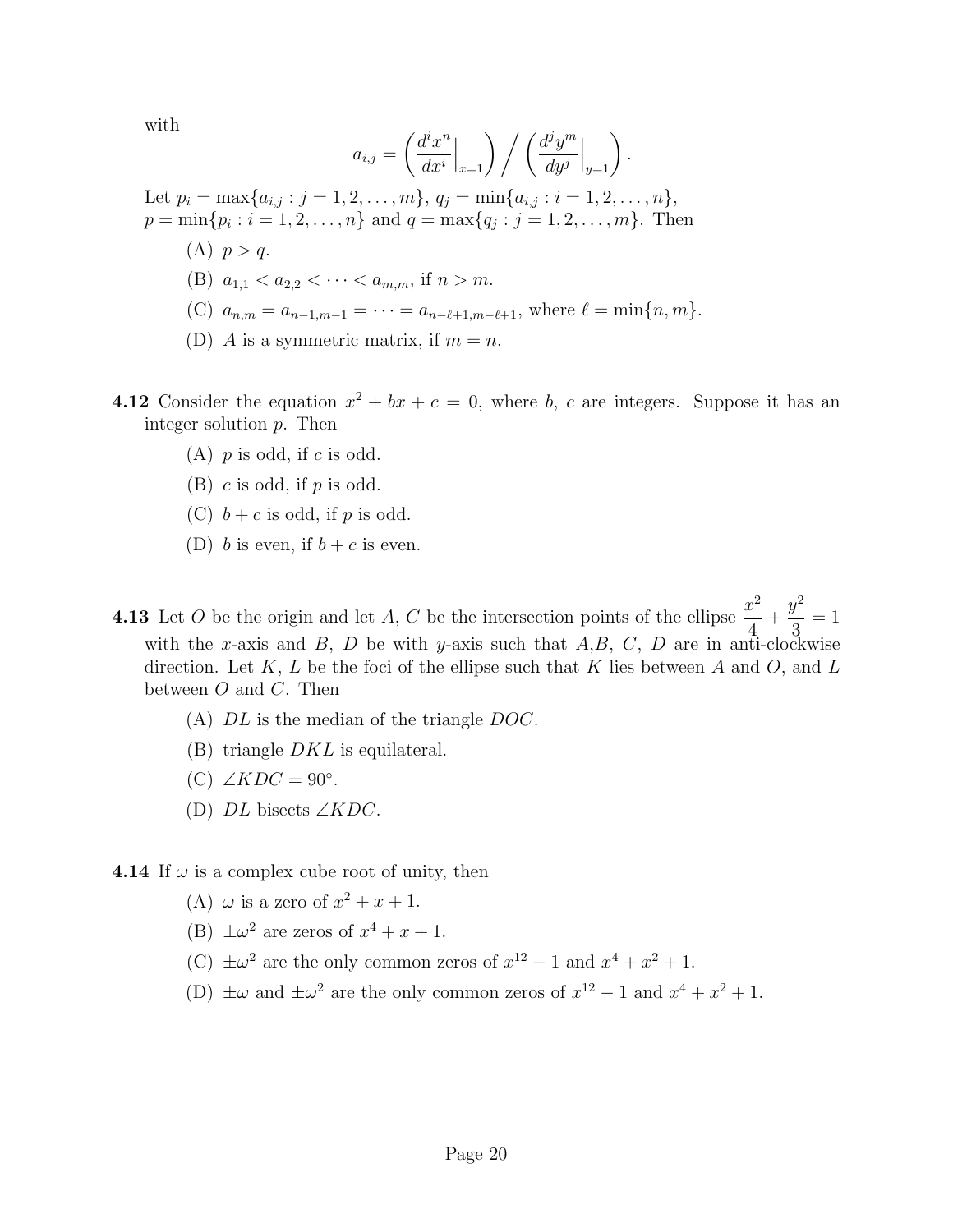# Section 5: Physics

#### Marks for Section 5: 50

#### *This section contains 14 questions.*

*For questions 5.1 to 5.10* only one *of the 4 options is correct. A correct answer will earn 3 marks, a wrong answer will earn (*−*1) mark, and an unattempted question will earn 0 mark.*

- 5.1 The distance between the objective and eyepiece of a compound microscope is 0.12 m and their focal lengths are the same. When an object is placed 0.025 m in front of the objective, the image formed by the eyepiece is at infinity. The focal length of the lenses is
	- (A)  $0.02 \text{ m}$  (B)  $0.03 \text{ m}$  (C)  $0.10 \text{ m}$  (D)  $0.12 \text{ m}$
- 5.2 A wheel is spinning about its axis with constant angular acceleration. With time, the linear acceleration of a point on its rim
	- (A) remains constant in magnitude and the direction becomes increasingly radial.
	- (B) remains constant in magnitude and the direction becomes increasingly tangential.
	- (C) increases in magnitude and the direction becomes increasingly tangential.
	- (D) increases in magnitude and the direction becomes increasingly radial.
- 5.3 The inner wire of a straight coaxial cable has radius a while the outer wire has radii 3a and 5a. The cable carries equal and opposite currents of magnitude i (distributed uniformly across the cross-section) on the inner and outer wires (see figure).



The magnitude of the magnetic field at point P inside the cable at a distance 4a from the axis is

(A) 
$$
\frac{9\mu_0 i}{128\pi a}
$$
 (B)  $\frac{7\mu_0 i}{128\pi a}$  (C)  $\frac{23\mu_0 i}{128\pi a}$  (D)  $\frac{\mu_0 i}{32\pi a}$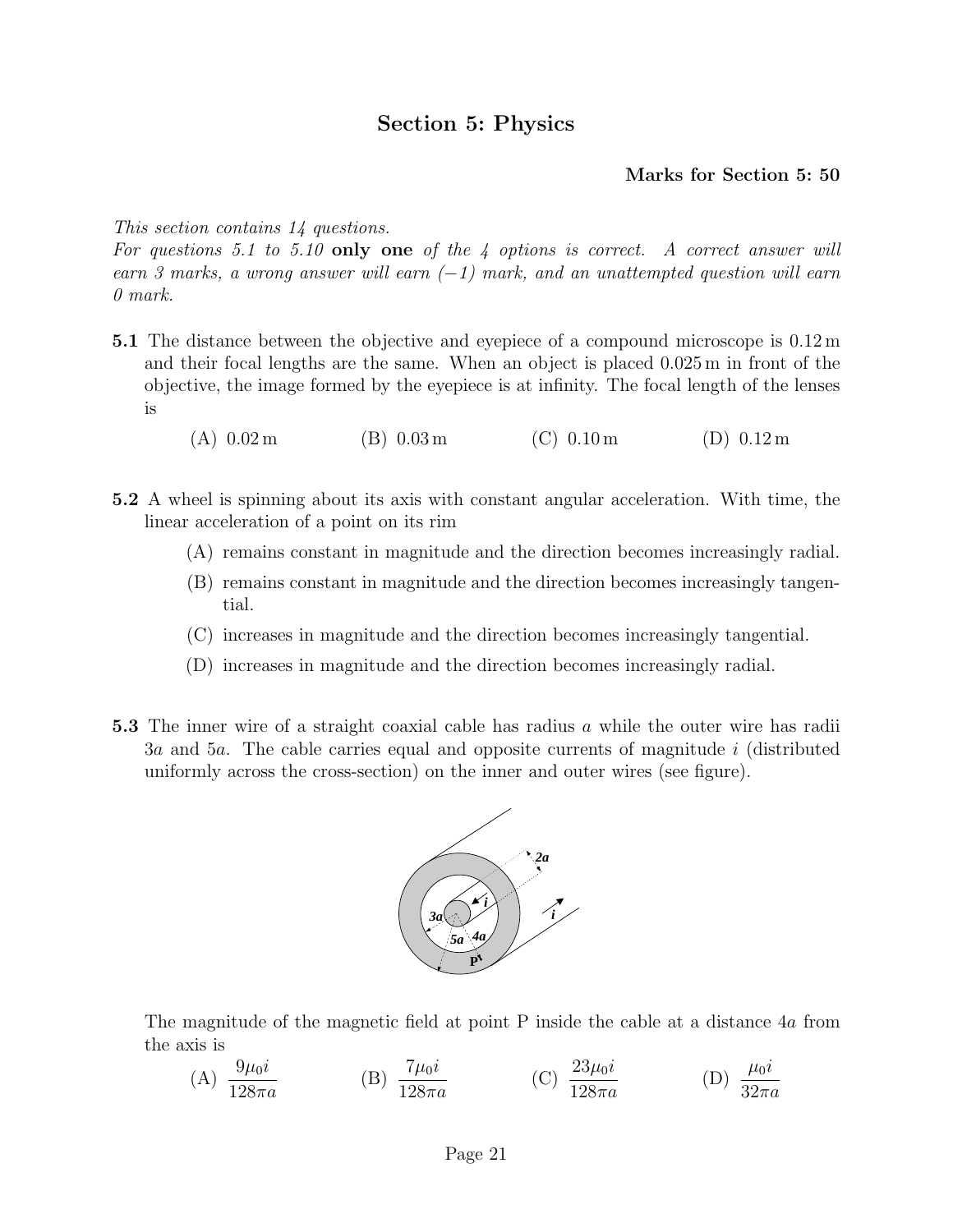- 5.4 A tube of length 1 m, closed at one end, resonates at a frequency of 249 Hz. The speed of sound in air is  $332 \,\mathrm{ms}^{-1}$ . The total number of possible frequencies for resonance within the range 1 kHz to 2 kHz is
	- $(A)$  4 (B) 5 (C) 6 (D) 7
- 5.5 A clock having a circular metal rim of uniform resistivity is mounted on a non-conducting dial. The hand showing the hour is also made of the same metal. The clock hand makes contact with the rim as it moves. A circuit node P is fixed to the metal rim at the 12 o'clock position as shown. Another node Q is connected to the central pivot.



Which one of the following graphs describes the equivalent resistance R, between the nodes P and Q, as a function of time over a 24 hour cycle, starting from midnight?



5.6 A spherical dewdrop, when deformed slightly, oscillates about its equilibrium shape. The physically relevant variables to describe the frequency of this oscillation  $f$  are its mass M, radius R and a third variable  $Q$ , where  $Q$  could be either the universal gravitational constant G or the surface tension  $S$ . One must decide the relevant variable  $Q$  and employ dimensional analysis to express f as

$$
f = kM^x R^y Q^z,
$$

where  $k$  is a dimensionless constant. Then

(A)  $x = -1/2$ ,  $y = 0$  and  $z = 1/2$ <br>
(C)  $x = 1/2$ ,  $y = 0$  and  $z = -1/2$ <br>
(D)  $x = -1/2$ ,  $y = -3/2$  and  $z = 1/2$ <br>
(D)  $x = -1/2$ ,  $y = -3/2$  and  $z = 1/2$ (D)  $x = -1/2, y = -3/2$  and  $z = 1/2$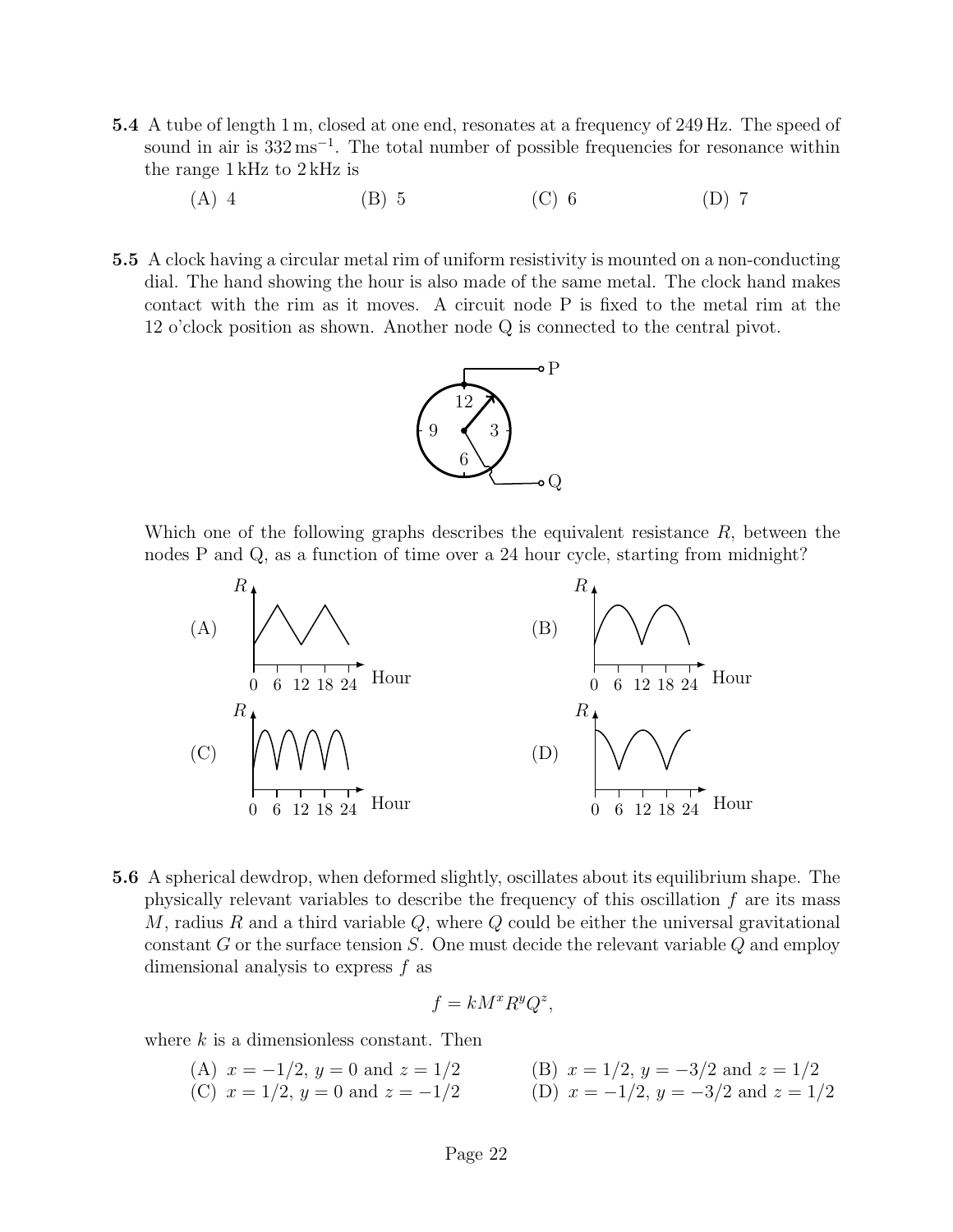- 5.7 A solid aluminium cube of side 0.1 m is heated for 2 minutes in a furnace at temperature 1000 K such that the cube's temperature increases by 5 K. A larger aluminium cube of side 0.2 m is put in the furnace at temperature 2000 K for 1 minute. Assuming that the furnace behaves like a blackbody, the increase in temperature of the larger cube will be
	- (A) 2.5 K. (B) 5 K. (C) 10 K. (D) 20 K.
- 5.8 The figure shows the cross-section of a conical flask having a circular base of diameter 0.20 m. The slanted surface of the cone makes an angle of  $60°$  with the base. When 2.0 litres (1 litre =  $10^{-3}$  m<sup>3</sup>) of water is poured in the flask, the level of water is 0.25 m above the base.



What is the magnitude of the total vertical force exerted by the water on the slanted surface of the flask? (Take acceleration due to gravity  $g = 10 \,\mathrm{ms}^{-2}$  and ignore atmospheric pressure.)

- (A) 0 N (B) 20.0 N (C)  $58.5 N$  (D)  $78.5 N$
- **5.9** In a photoelectric setup, three metals  $M_1$ ,  $M_2$  and  $M_3$  with work functions  $\phi_1$ ,  $\phi_2$  and  $\phi_3$  respectively  $(0 < \phi_1 < \phi_2 < \phi_3)$ , are illuminated with light of frequency  $\nu$  and wavelength  $\lambda$ . The currents i and voltages V are registered. The stopping potential and cutoff wavelength are denoted by  $V_0$  and  $\lambda_0$ , respectively. Which plot below could be a possible outcome of the experiment?

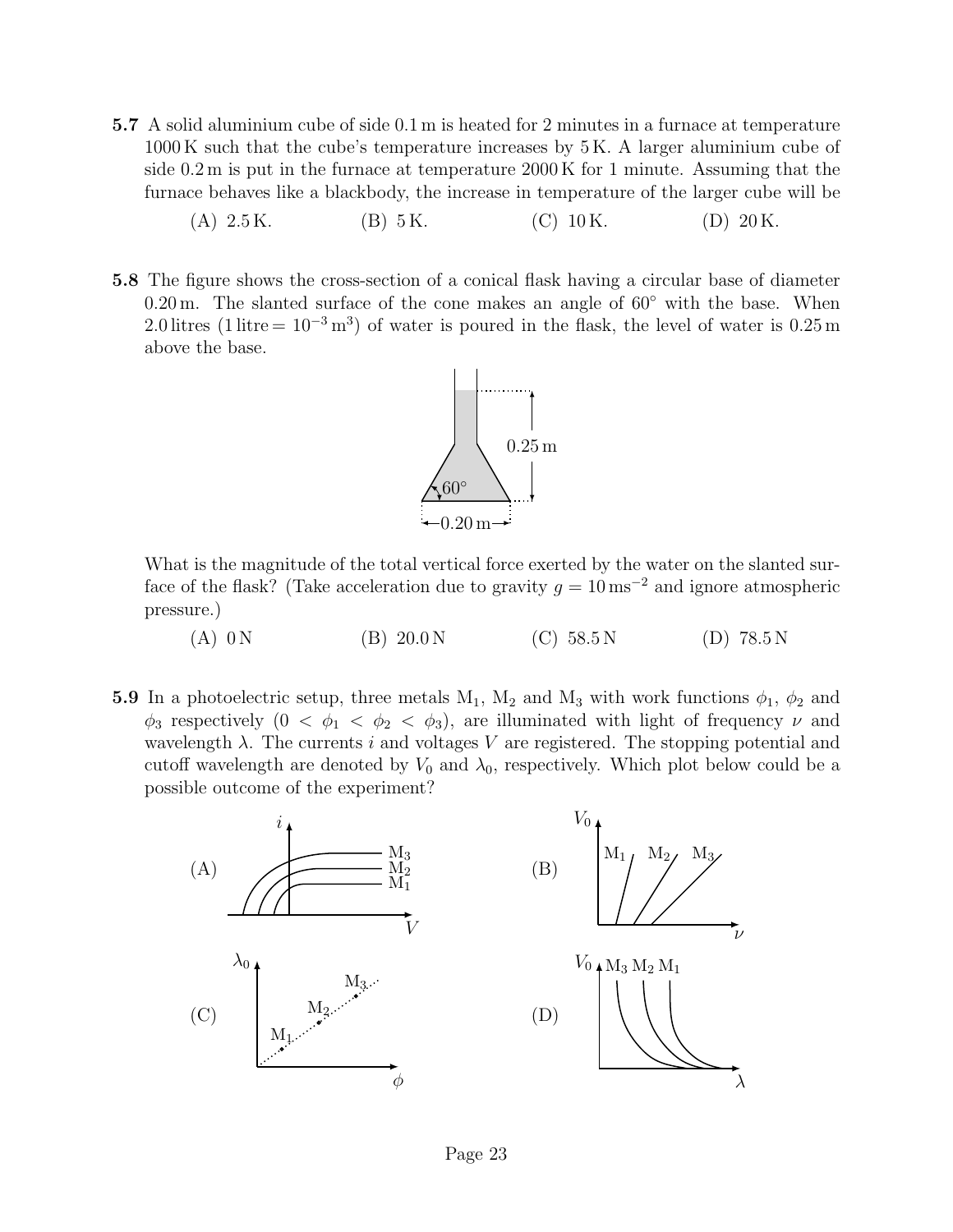5.10 A satellite GeoSAT is in a circular geostationary orbit of radius  $R_G$ , above a point P on the equator. Another satellite ComSAT is in a lower circular orbit of radius  $0.81R<sub>G</sub>$ . At 7 P.M on January 1, ComSAT is sighted directly above P. On which day among the following can ComSAT be sighted directly above P between 7 P.M. and 8 P.M.?

(A) January 3 (B) January 9 (C) January 15 (D) January 21

*For questions 5.11 to 5.14* one or more than one *of the 4 options may be correct. Your answer is regarded correct* only if you choose all the correct option(s) and no incorrect option(s)*. A correct answer will earn 5 marks, a wrong answer or an unattempted question will earn 0 mark.*

- **5.11** A long horizontal wire  $PQ$  of mass m and carrying a steady current  $i_1$  is free to move in the vertical plane. It is in equilibrium at a height  $d$  above another horizontal long wire RS of mass m and carrying a current  $i_2$ . The wire RS is fixed and not free to move. Which of the following statements is/are correct?
	- (A) The magnetic force on the lower wire is in the vertically downward direction.
	- (B) The magnitude of the magnetic force per unit length on the upper wire is  $\mu_0$ *i*<sub>1</sub>*i*<sub>2</sub>  $2\pi d$
	- (C) If the upper wire as a whole is displaced slightly upward, it will perform simple harmonic motion with time period  $T = 2\pi \sqrt{d/g}$ .
	- (D) If the current in the upper wire is reversed, the wire will no longer be in equilibrium.
- 5.12 The electron in the  $Li^{2+}$  ion is replaced by a meson which has the same charge as the electron. Such an ion is called a  $Li^{2+}$  mesic ion. Let  $E_B$  be the binding energy of the hydrogen atom, and  $r<sub>B</sub>$  the Bohr radius. You may take the mass of a meson to be 200 times the mass of electron. Which of the following statements is/are true for the  $Li^{2+}$ mesic ion?
	- (A) The binding energy is  $1800E_B$ .
	- (B) The radius of the meson in the ground state is  $r_{\rm B}/1800$ .
	- (C) The angular momentum in the ground state is  $200h/2\pi$ , where h is Planck's constant.
	- (D) The Balmer series will be in the infrared wavelengths.
- **5.13** A particle of mass m that moves along the x-axis has potential energy  $V(x) = a + bx^2$ , where a and b are positive constants. Its initial velocity is  $v_0$  at  $x = 0$ . It will execute simple harmonic motion. Then